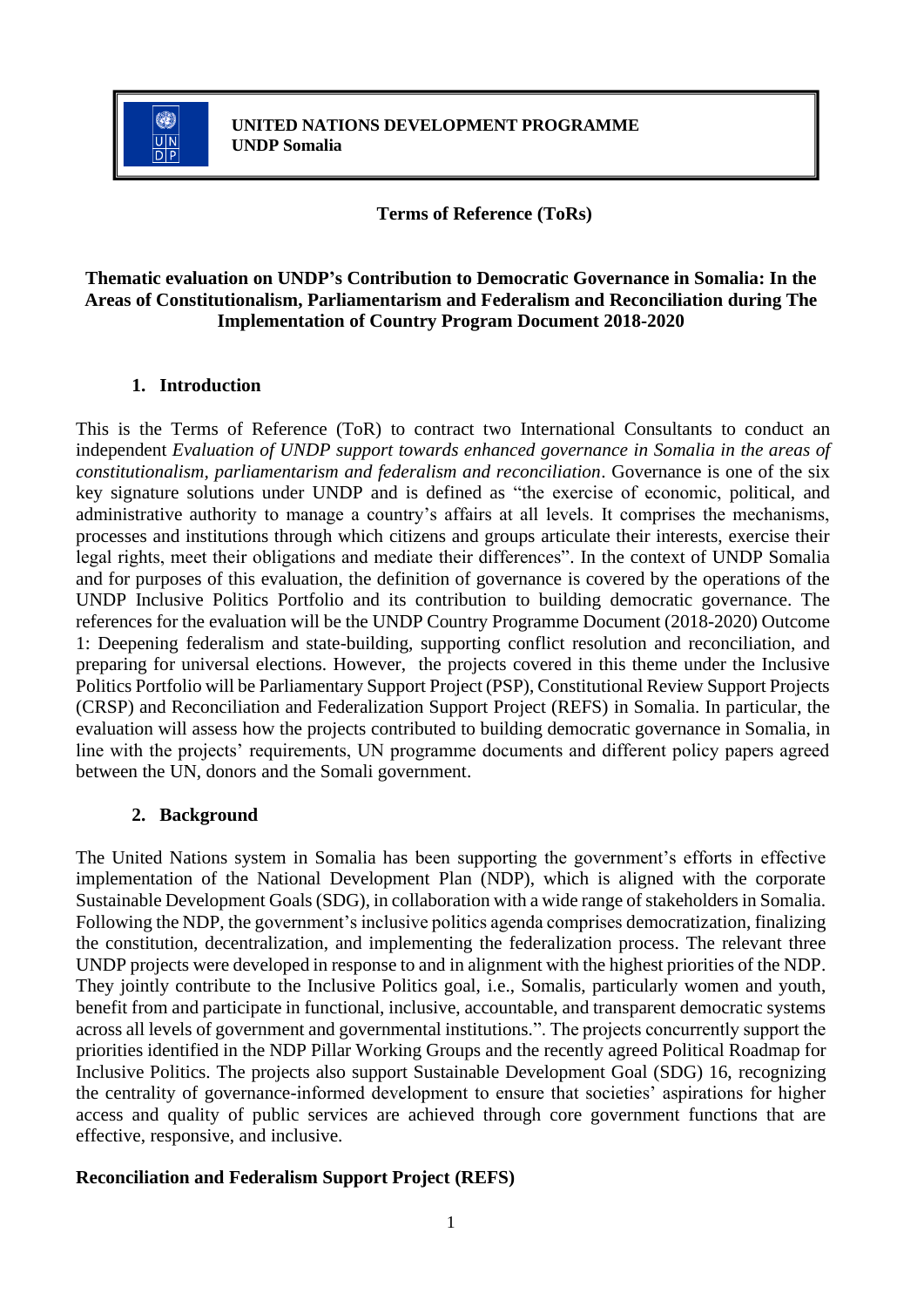The purpose of this project is to support the Federal Government of Somalia (FGS) and the Federal Member States (FMS) to implement their chosen method of State Administration and Federalism process through need based political settlement, boundary delimitation and reconciliation process. The project aims to consolidate State formation efforts to build and harmonizes the emerging federal system in the FGS and the FMS, ensuring alignment with the objectives of the NDP. Ultimately the aim of the project is to support the government to establish administrative machinery that can begin to deliver improved services. The specific areas where the project provides technical assistance, financial, human resources and logistical support were set out in three outputs:

- Output 1. Reconciliation mechanisms established in support of Administrative Arrangements in the Federal context (regional outreach and inclusiveness, boundaries)
- Output 2. Federalism is Organised, Consistent and Coherent in all Federal Member States (organization, roles, responsibilities, powers) with the FGS
- Output 3. Federal administration is enabled to improve effectiveness and efficiency (operational support, small scale works to support infrastructure, transport, essential equipment)

| PROJECT/OUTCOME INFORMATION                      |                                                                                                                                                                                                                                                                                                     |                    |  |  |
|--------------------------------------------------|-----------------------------------------------------------------------------------------------------------------------------------------------------------------------------------------------------------------------------------------------------------------------------------------------------|--------------------|--|--|
| Project/outcome title                            | Reconciliation and Federalism Support Project                                                                                                                                                                                                                                                       |                    |  |  |
| Atlas Award ID 00116524                          | Output: 00114169                                                                                                                                                                                                                                                                                    |                    |  |  |
| Corporate outcome and output                     | The project contributes to the UN Strategic Framework<br>Priorities:<br>SP2: Supporting institutions to improve Peace, Security,<br>$\bullet$<br>Justice, the Rule of Law and Safety of Somalis; and<br>SP3: Strengthening accountability and supporting<br>$\bullet$<br>institutions that protect. |                    |  |  |
| Country                                          | Somalia                                                                                                                                                                                                                                                                                             |                    |  |  |
| <b>Region</b>                                    | FGS and FMSs (Five regional member states) Puntland,<br>Southwest, Galmudug, Hirshabelle and Jubbaland                                                                                                                                                                                              |                    |  |  |
| Date project document signed                     | 3 January 2019                                                                                                                                                                                                                                                                                      |                    |  |  |
|                                                  | <b>Start</b>                                                                                                                                                                                                                                                                                        | <b>Planned end</b> |  |  |
| <b>Project dates</b>                             | 01 Jan 2019                                                                                                                                                                                                                                                                                         | 31 Dec 2021        |  |  |
| <b>Project budget</b>                            | <b>USD 10,911,342</b>                                                                                                                                                                                                                                                                               |                    |  |  |
| Project expenditure at the time of<br>evaluation | 01 Jan 2018-31 August 2021<br>USD 5,208,312.40                                                                                                                                                                                                                                                      |                    |  |  |
| <b>Funding source</b>                            | <b>MPTF</b> (Germany, Sweden, Norway, and Switzerland);<br>GPCR-Funding Window and the PBSO;TRAC                                                                                                                                                                                                    |                    |  |  |
| Implementing partner <sup>[1]</sup>              | <b>UNDP</b>                                                                                                                                                                                                                                                                                         |                    |  |  |

# **PROJECT/OUTCOME INFORMATION**

#### **Constitution Review Support Project (CRSP)**

The objective of the project was to support an effective, transparent, and accountable constitutional review process through strengthening inclusive political processes at all levels to develop a new social contract that meets the needs of Somali women and men, reflects political realities and is of good technical quality to foster equitable and sustainable development and peace. With this overarching objective in mind, the Project revolved around four entry points for integrated support to constitutionmaking under the overarching framework of fostering inclusive processes, namely (1) for the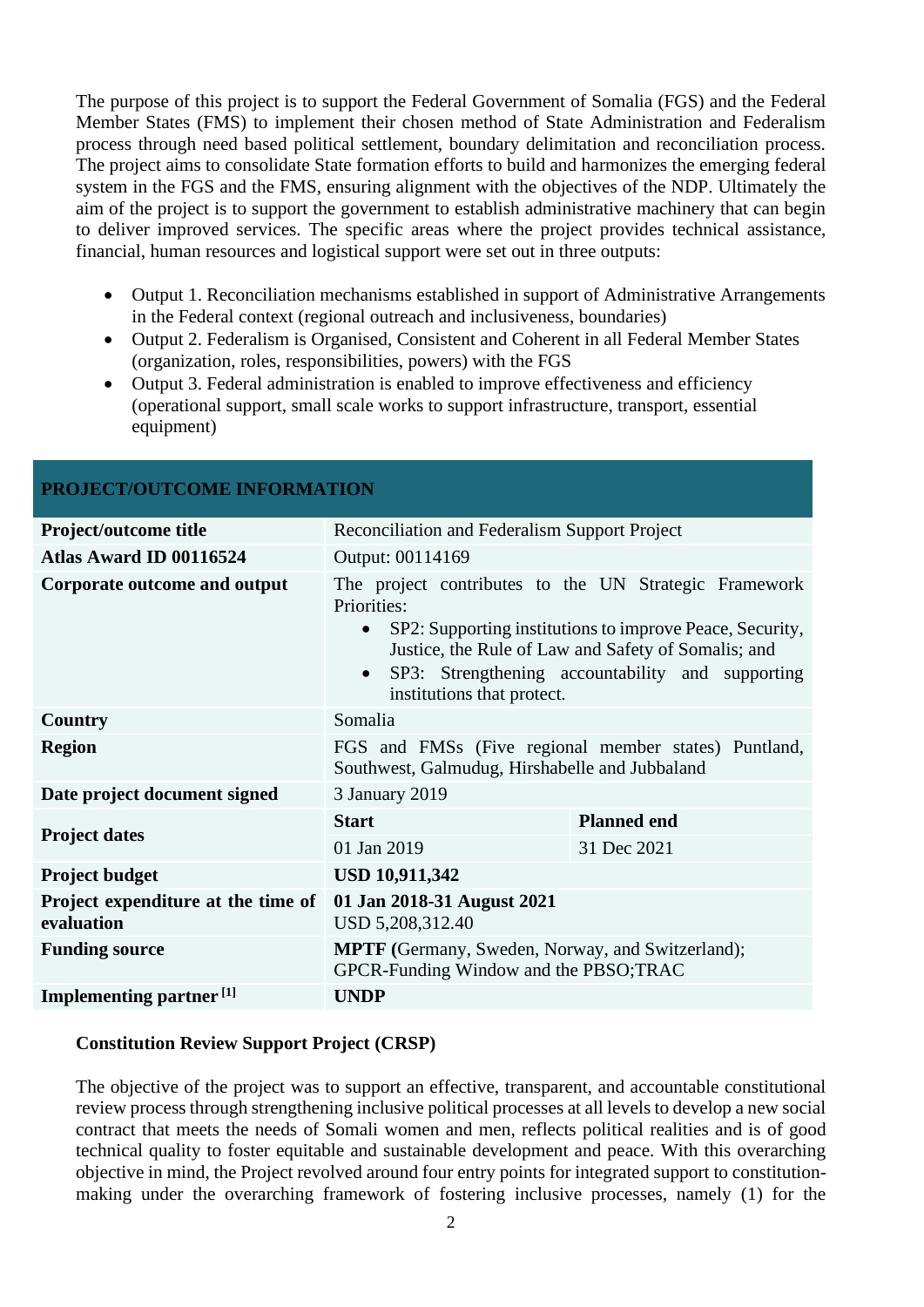coordination of the constitutional review process in line with the national vision, particularly by accompanying and advising the work of the Federal Ministry of Constitutional Affairs (MOCA), Joint Oversight Committee of the Federal Parliament of Somalia (OC) and Independent Constitutional Review and Implementation Commission (ICRIC), and the FMS, (2) support for an extensive civic education process, (3) support for the public consultation and outreach activities of all actors involved in the constitutional review process, (4) technical support for the drafting of the constitutional text. This approach sought to complement the constitutional work of elected representatives, government officials and technical experts with broad based public participation. The Project's outputs are:

- **Output 1:** Effective participation on the constitutional review process resolves key contentious issues on all levels.
- **Output 2:** General population knowledge on the constitutional review process is enhanced.
- **Output 3:** Key actors implement outreach strategy and civil society engagement in the constitutional review and implementation process.

| PROJECT/OUTCOME INFORMATION                      |                                                                                                                                                                                                                                                                                                                                                                                                                     |                          |  |  |  |
|--------------------------------------------------|---------------------------------------------------------------------------------------------------------------------------------------------------------------------------------------------------------------------------------------------------------------------------------------------------------------------------------------------------------------------------------------------------------------------|--------------------------|--|--|--|
| Project/outcome title                            | <b>Constitution Review Support Project (CRSP-II)</b>                                                                                                                                                                                                                                                                                                                                                                |                          |  |  |  |
| Atlas Award ID 00099032                          | Output: 00108659                                                                                                                                                                                                                                                                                                                                                                                                    |                          |  |  |  |
| Corporate outcome and output                     | The project contributes to the UN Strategic Framework<br>Priorities:<br>SP1: Somalis, particularly women and youth, benefit<br>$\bullet$<br>and participate in functional, inclusive,<br>from<br>accountable, and transparent democratic systems across<br>all levels of government and governmental institutions.<br>SP2: Accelerate<br>structural transformations<br>for<br>$\bullet$<br>sustainable development. |                          |  |  |  |
| <b>Country</b>                                   | Somalia                                                                                                                                                                                                                                                                                                                                                                                                             |                          |  |  |  |
| <b>Region</b>                                    | FGS, FMSs. ICRIC Parliamentary Oversight Committee)                                                                                                                                                                                                                                                                                                                                                                 |                          |  |  |  |
| Date project document signed                     | 27 February 2018                                                                                                                                                                                                                                                                                                                                                                                                    |                          |  |  |  |
|                                                  | <b>Start</b>                                                                                                                                                                                                                                                                                                                                                                                                        | Planned end 30 June 2021 |  |  |  |
| <b>Project dates</b>                             | 1 Jan 2018                                                                                                                                                                                                                                                                                                                                                                                                          |                          |  |  |  |
| <b>Project budget</b>                            | 12,735,114.68                                                                                                                                                                                                                                                                                                                                                                                                       |                          |  |  |  |
| Project expenditure at the time of<br>evaluation | 01 Jan 2018-31 August 2021<br>USD 12,515,803.16                                                                                                                                                                                                                                                                                                                                                                     |                          |  |  |  |
| <b>Funding source</b>                            | <b>MPTF</b> (Switzerland, Sweden, Norway, and Denmark), FCDO<br>and UNDP                                                                                                                                                                                                                                                                                                                                            |                          |  |  |  |
| Implementing partner <sup>[1]</sup>              | <b>UNDP</b>                                                                                                                                                                                                                                                                                                                                                                                                         |                          |  |  |  |

#### **Parliamentary Support Project (PSP)**

The objective of the project is to foster Inclusive Politics through the strengthening of the effectiveness and accountability of Somalia's parliamentary institutions to be more responsive to the needs of Somali men and women in promoting participation in political processes, contributing to national peacebuilding, state building and development goals. To reach that overarching objective, UNDP proposed an integrated approach with objectives to a) Strengthen the Federal Parliaments House of the Peoples and Upper House's capacities and structures to become effective and representative institutions that promote transparency, inclusion and participation in political processes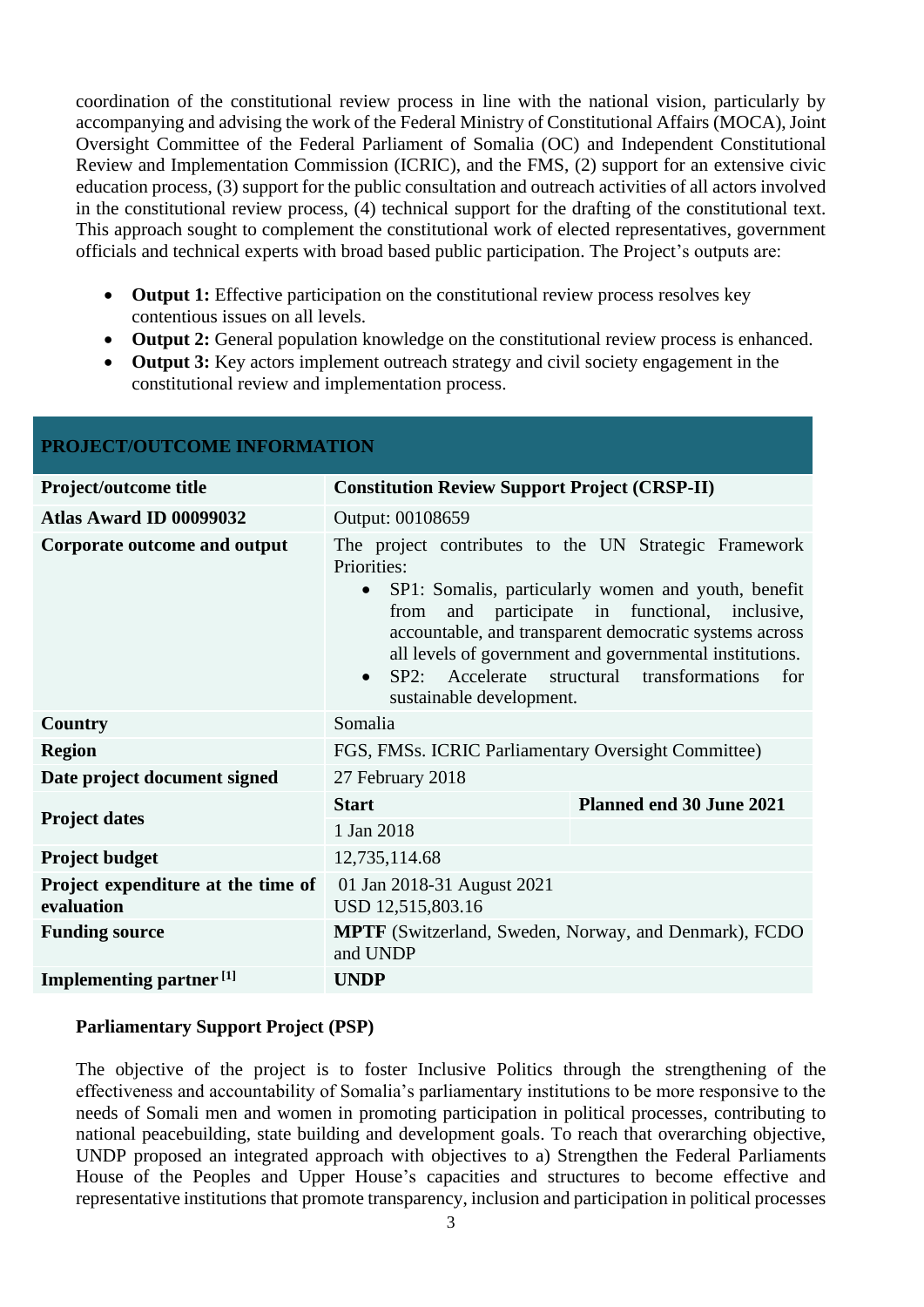to progress state-building, peacebuilding, federalism and national development priorities, b) Strengthen the Somaliland and Puntland Parliaments as well as the Emerging State Assemblies' capacities and structures: c) Strengthen the vibrant civil society to engage and participate to the parliamentary work d) foster the implementation of SDG 16 in strengthening the capacities for dialogue, research and analysis on inclusive politics in Somalia. The Project's outputs are:

- **Output 1:** House of the Peoples and Upper House capacities and structures become effective and representative institutions that promote transparency, inclusion, and participation in political processes.
- **Output 2:** The new federal network of legislatures and assemblies is strengthened
- **Output 3.** Capacities and structures of the Emerging State Assemblies are strengthened in support of peacebuilding, state building, federalism, and development
- **Output 4:** Capacities and structures of Somaliland and Puntland Parliaments are strengthened in support of peacebuilding, state building, federalism, and development
- **Output 5:** Various assemblies engage with and respond to needs of civil society, including the marginalized groups
- **Output 6:** Implementation of SDG 16 in Somalia is enhanced through strengthened capacities for dialogue, research, and analysis.

| PROJECT/OUTCOME INFORMATION                      |                                                                                                                                                                                                                                                                                                                                                                                                                                                                            |                    |  |  |  |
|--------------------------------------------------|----------------------------------------------------------------------------------------------------------------------------------------------------------------------------------------------------------------------------------------------------------------------------------------------------------------------------------------------------------------------------------------------------------------------------------------------------------------------------|--------------------|--|--|--|
| Project/outcome title                            | Building Inclusive and Accountable Parliaments for a Peaceful<br>Somalia (PSP-II)                                                                                                                                                                                                                                                                                                                                                                                          |                    |  |  |  |
| Atlas Award ID 00099031                          | Output: 00102267                                                                                                                                                                                                                                                                                                                                                                                                                                                           |                    |  |  |  |
| Corporate outcome and output                     | The project contributes to the UN Strategic Framework<br>Priorities:<br>SP2: Citizen Expectations for voice, development, the rule<br>$\bullet$<br>of law and accountability are met by stronger systems of<br>democratic governance<br>SP2.1: Parliaments, constitution making bodies and<br>$\bullet$<br>electoral institutions enabled to perform core functions<br>for improved accountability, participation<br>and<br>representation, incl. for peaceful transitions |                    |  |  |  |
| <b>Country</b>                                   | Somalia                                                                                                                                                                                                                                                                                                                                                                                                                                                                    |                    |  |  |  |
| <b>Region</b>                                    | FGS and FMSs and Somaliland                                                                                                                                                                                                                                                                                                                                                                                                                                                |                    |  |  |  |
| Date project document signed                     | 28 February 2018                                                                                                                                                                                                                                                                                                                                                                                                                                                           |                    |  |  |  |
|                                                  | <b>Start</b>                                                                                                                                                                                                                                                                                                                                                                                                                                                               | <b>Planned end</b> |  |  |  |
| <b>Project dates</b>                             | 01 Jan 2018                                                                                                                                                                                                                                                                                                                                                                                                                                                                | 31 Dec 2021        |  |  |  |
| <b>Project budget</b>                            |                                                                                                                                                                                                                                                                                                                                                                                                                                                                            |                    |  |  |  |
| Project expenditure at the time of<br>evaluation | 01 Jan 2018-31 August 2021<br>USD 6,133,921.68                                                                                                                                                                                                                                                                                                                                                                                                                             |                    |  |  |  |
| <b>Funding source</b>                            | <b>MPTF (Switzerland and Norway) and UNDP</b>                                                                                                                                                                                                                                                                                                                                                                                                                              |                    |  |  |  |
| Implementing partner <sup>[1]</sup>              | <b>UNDP</b>                                                                                                                                                                                                                                                                                                                                                                                                                                                                |                    |  |  |  |

**Political dynamic and impact on the projects.** Somalia is emerging from one of the world's most complex and protracted conflicts. Over the past decade, the peacebuilding and state-building process navigated through significant obstacles, maintaining a cautious positive trajectory. Nonetheless, the continued absence of an agreed revised Federal Constitution is a structural deficiency. Political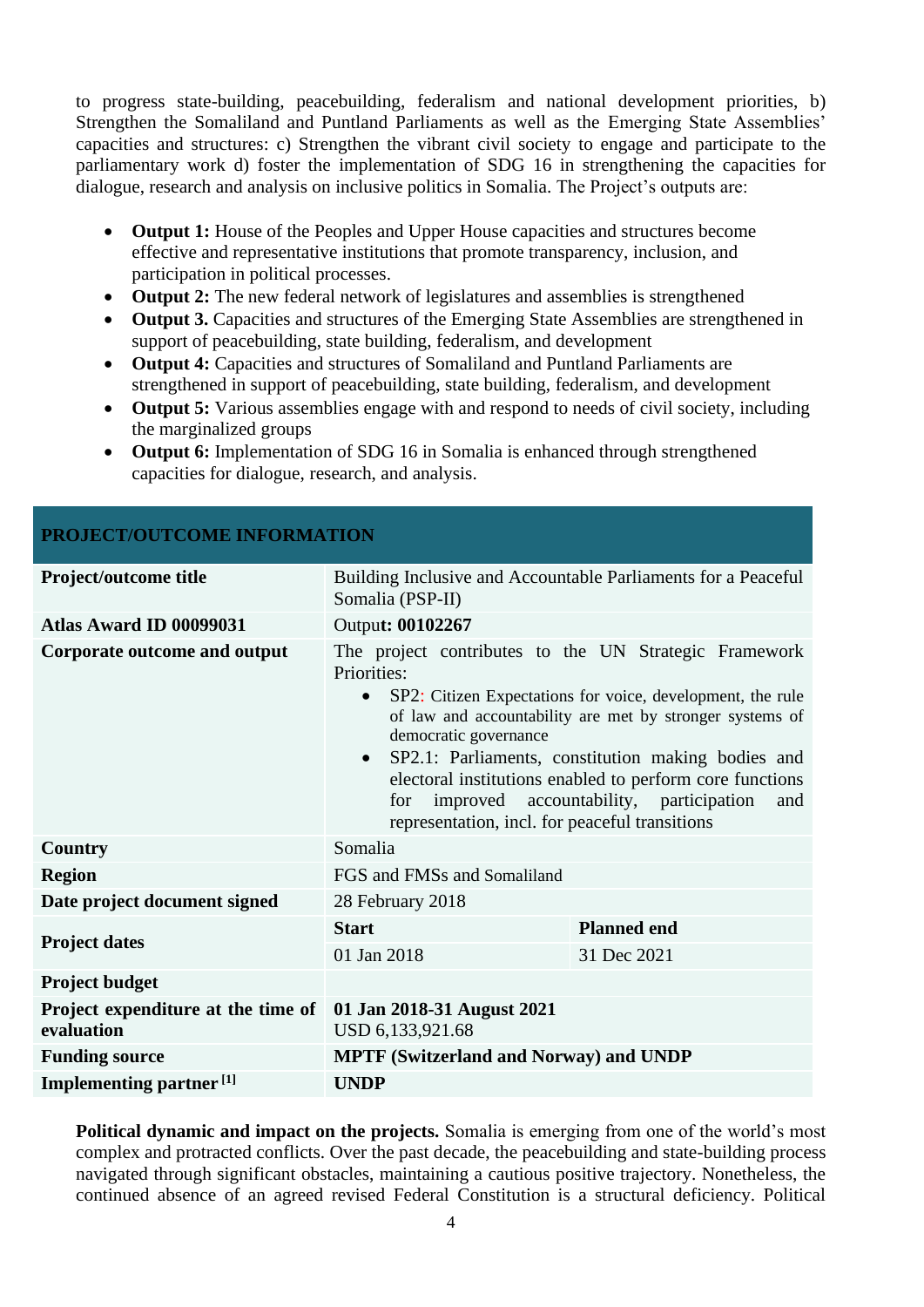developments in 2020 and 2021 jeopardized Somalia's progress towards peace and reconciliation and failure to reach a political agreement on the implementation of the electoral process, hampered progress on all other key national priorities, including constitutional review, justice and security sector reform, the degradation of Al-Shabab, stabilization, institution building, reconciliation, economic and financial reforms, provision of services etc. These challenges have undermined the consolidation of a foundation for a future peaceful Somalia as the key contentious issues have been left unresolved. Political tensions from 2020 continued through the first two quarters of 2021 including the short armed clashes in Mogadishu. Against this backdrop The National Consultative Council met in May 2021 and agreed on measures to hold indirect elections, following the 17 September Electoral model and associated Roadmap for Completing State-Building of Somalia, which gives a potential positive trajectory for the successor programmes.

Political developments and dynamic between the FGS and the FMS significantly impacted implementation of all three projects to support establishment of the inclusive governance. However, despite all the challenges REFS has been instrumental in current political environment and supported important reconciliation processes and high-level political discussions resulted in the agreements that paved the way to unblock political impasse. In addition, REFS managed to strengthen the institutional and technical capacities of national and regional counterparts to discharge their mandates effectively and efficiently on reconciliation and federalization in Somalia. REFS also facilitated communal reconciliation efforts leading to the resolution of inter- and intra-clan conflicts. Civil Society Initiative was launched, initiating a dialogue to harness the potential role of civil society by informing and strengthening the social contract in Somalia. The Project also helped relevant government institutions on peaceful boundary delimitation between FMSes. CRSP was heavily impacted by the political dynamic between the FGS and the FMS and particularly by the decision of Puntland and Jubaland not to participate in the constitutional review process in 2020, due to unsettled disputes with the FGS. Still, the project managed to provide support to the constitutional review bodies and some FMS that resulted in the drafting of the 3rd version of the Constitution. However, after the President of Somalia issued the decree on 24 December 2021 directing that the constitutional review process is postponed until formation of the 11<sup>th</sup> Parliament and noting the ongoing political dynamic between the FGS and the FMS, UNDP, UNSOM and the donors made a decision to close the project on 30 June 2021. Finally, PSP was very effective in supporting particularly CRSP to achieve the results since the PSP directly supported the Joint Oversight Committee of the Federal Parliament to facilitate the constitutional review process, together with MOCA and ICRIC. However, the project has never managed to mobilize the needed resources for the implementation of the activities and has been heavily dependent on the internal UNDP resources. In addition, political disputes between the FGS and the FMS and dynamic between the Speakers of the UH and HOP impacted the project's operations. Still, the PSP managed to achieve some important results such as enabling Somali Federal Parliament to adopt priority legislations to deepen state building, federalism, democratic processes, and the quest for debt relief, such as Electoral Law, Public Financial Management Bill, Revenue Bill, Petroleum Bill, Health Professional Bill, Amendment of the Public Procurement and Concessions Bill etc. Also, the project-built capacity of 361 new MPs of Federal Member State Parliaments in Puntland, Galmudug, Hirsh belle, Southwest and Jubaland to enable them to fulfill parliamentary tasks. Finally, the project organized the Annual Somali Women MPs Conference that resulted in advancing of gender agenda to improve status of Somali women.

**COVID-19.** Outbreak of the pandemic additionally impacted implementation of the projects, particularly in the first two quarters of 2020. As an example, the Islamic Bank for the Development made a decision to reprogramme resources previously committed to the implementation of the PSP, to strengthen government's capacity to combat COVID. The representatives of the government for a few months operated through alternative work arrangements before they restarted working from their offices. Still the projects managed to support the national counterparts through provision of the technology to ensure their continuous communication with partners and citizens.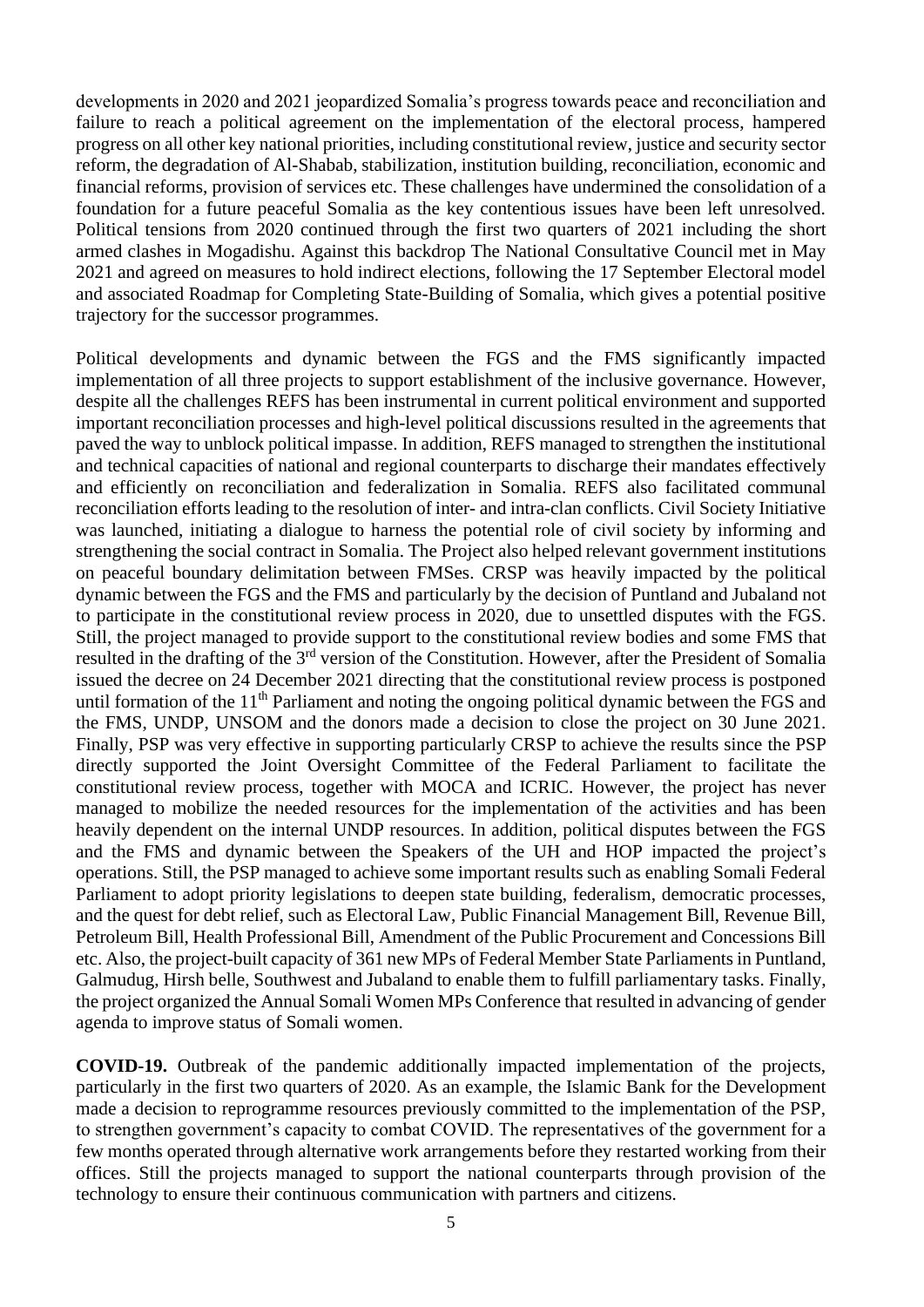UNDP intends to hire two individual consultants to undertake an evaluation of the projects. One consultant will be focused on REFS and one of CRSP and PSP. However, the consultants will work collaboratively and come up with joint analysis, conclusions, and recommendations. The objective of the evaluation is to assess the impact of the projects so far (results, achievements, constraints) to the establishment of the inclusive governance in the areas of constitutionalism, parliamentarism and federalism and reconciliation, to provide information on the effectiveness, relevance and value added of the support delivered to the national counterparts since 2018, and to receive recommendations for the design of a follow up projects for the period 2022-2025. The evaluation will also provide project donors with an assessment of the use of their resources.

# **3. Evaluation Purpose**

The three projects that form part of the governance thematic evaluation are listed below:

- 1. Constitution Review Support Project (CRSP)
- 2. Parliamentary Support Project (PSP)
- 3. Reconciliation and Federalism Support Project (REFS) for Somalia

The overall objective of the thematic evaluation is to assess the contribution of UNDP towards improving governance in the areas of constitutionalism, parliamentarism, federalism and reconciliation during the period of 2018-2021. The evaluation will further investigate how Gender Equality and Women's Empowerment (GEWE) was emphasized and mainstreamed in this thematic area at this time.

The evaluation is aiming to consolidate lessons learnt and identify challenges, gaps and propose actionable recommendation for future programming related to governance and peacebuilding to the Somali counterparts at FGS and FMS levels, UNDP, UNSOM/PAMG and the donors as the key stakeholders of this evaluation.

## **4. Scope**

The evaluation will determine the extent to which the activities and outputs of the three projects mentioned above have contributed to inclusive democratic governance and changes in the governance environment. In addition, the evaluation will assess the effectiveness of the implementation strategy and the results of the strategy.

The evaluation will also examine if the implementation methodology has been in line with the policy documents agreed between the UN, donors, and the Somali institutions, drawing upon the project's results framework as well as other monitoring data collected on the project outputs and outcomes.

The evaluation will be conducted at Federal, FMS and community levels (focusing on the processes and outcomes) with representatives of the national counterparts of the three projects, civil society organizations and citizens. It will include a review of the projects designed to achieve the theme and assumptions made at the beginning of the development process and assess the projects' management including the implementation strategies.

# **5. Evaluation criteria and key questions**

The following key questions will guide the end of projects' evaluation:

## **i) Relevance/Coherence**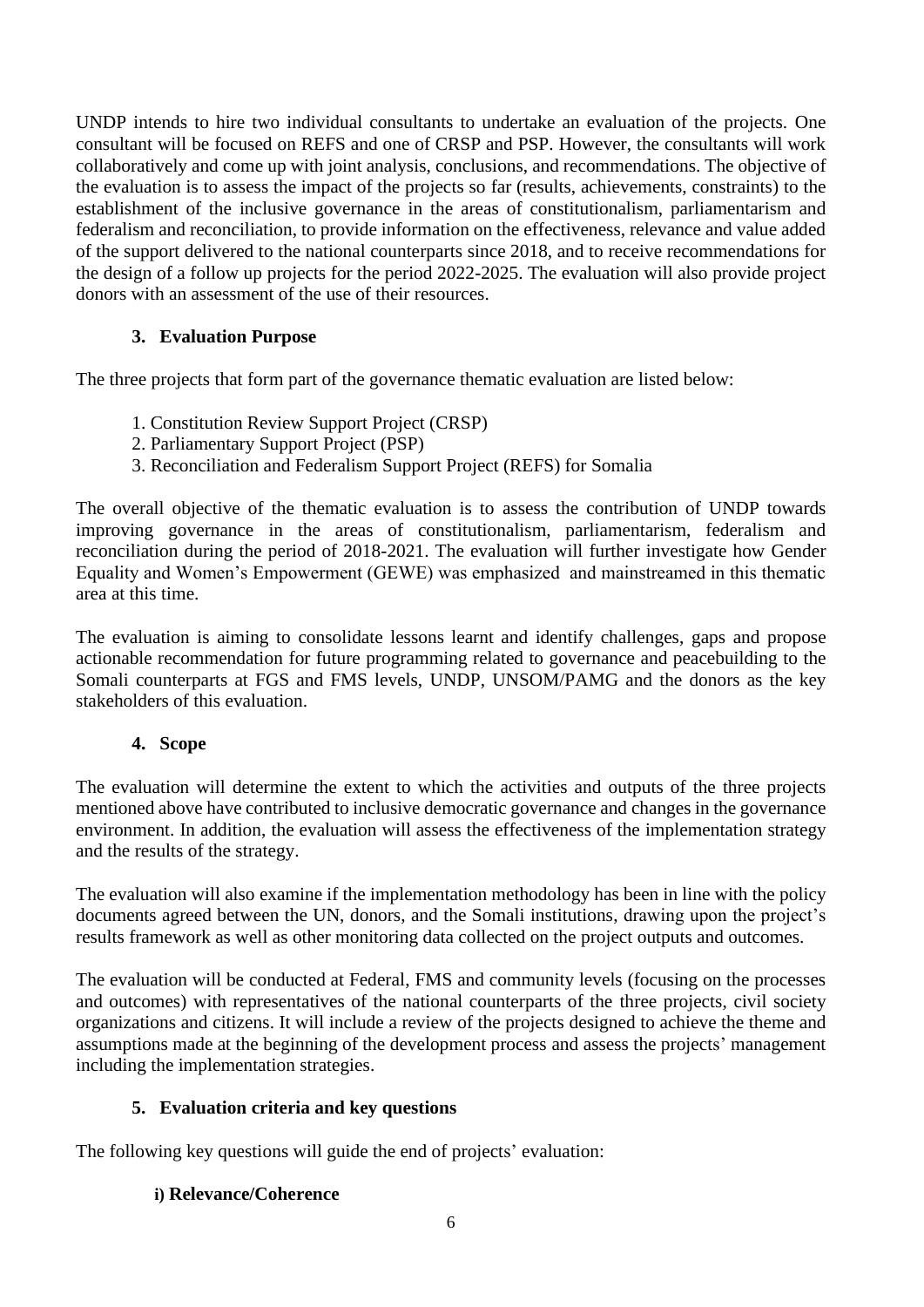- To what extent has UNDP contributed to governance, peace building and state building results at the policy and implementation level?
- To what extent did UNDP operationalize governance and peace building concerns in its programme/ project designs (results frameworks, theories of change) and identify indicators for projects to ensure "quality-at-entry" of governance interventions?
- Did the projects and implementation method continue to be relevant to the UNDP and Somalia's governance and peace building priorities?
- Facing the pandemic, have the projects been adapted to the new reality?
- To what extent did UNDP's engagement contribute to the UN integrated approach to inclusive politics/inclusive governance, including UNDP's role in the development context in country and its comparative advantage vis-a-vis other partners?
- Were the interests of beneficiaries considered during the project designs and implementation process (notably women, youth, persons with disabilities etc.)?
- Are the results and/or progress towards results aligned and contributing to Inclusive Democratic Governance? If not, what should have been done to ensure this is achieved?
- Has UNDP been influential in country policy debates and dialogues on Inclusive Democratic Governance and has it influenced country policies on governance reforms and human rights protection?
- To what extent is UNDP's support relevant to the achievement of the SDGs in the country?

#### **ii) Effectiveness**

- How effective has UNDP been in implementing governance to institutional change?
- To what extent have UNDP's projects and other interventions contributed to promoting governance that benefits women, youth, and other groups?
- What evidence is there that UNDP's support has contributed towards an improvement in country's capacity, including institutional strengthening?
- Is UNDP perceived by stakeholders as a strong advocate for improving Inclusive Democratic Governance effectiveness and integrity in the country?
- were the monitoring systems adequately capturing data on democratic governance results at an appropriate outcome level?

#### **iii) Efficiency**

- To what extent have the UNDP project implementation strategy and execution been efficient and cost-effective?
- To what extent has there been an economical use of financial and human resources? Have resources (funds, human resources, time, expertise, etc.) been allocated strategically to achieve democratic governance?
- Are UNDP's approaches, resources, models, conceptual framework relevant to achieve the planned outcome? Are they sufficiently sensitive to the political and development constraints of the country?
- Have the outputs been achieved, and did they contribute to the democratic governance theme at an acceptable cost, compared with alternative approaches with the same objectives? If so, which types of interventions have proved to be more cost-efficient? If not fully achieved, was there any progress? If so, what level of progress towards outcomes has been made as measured by the outcome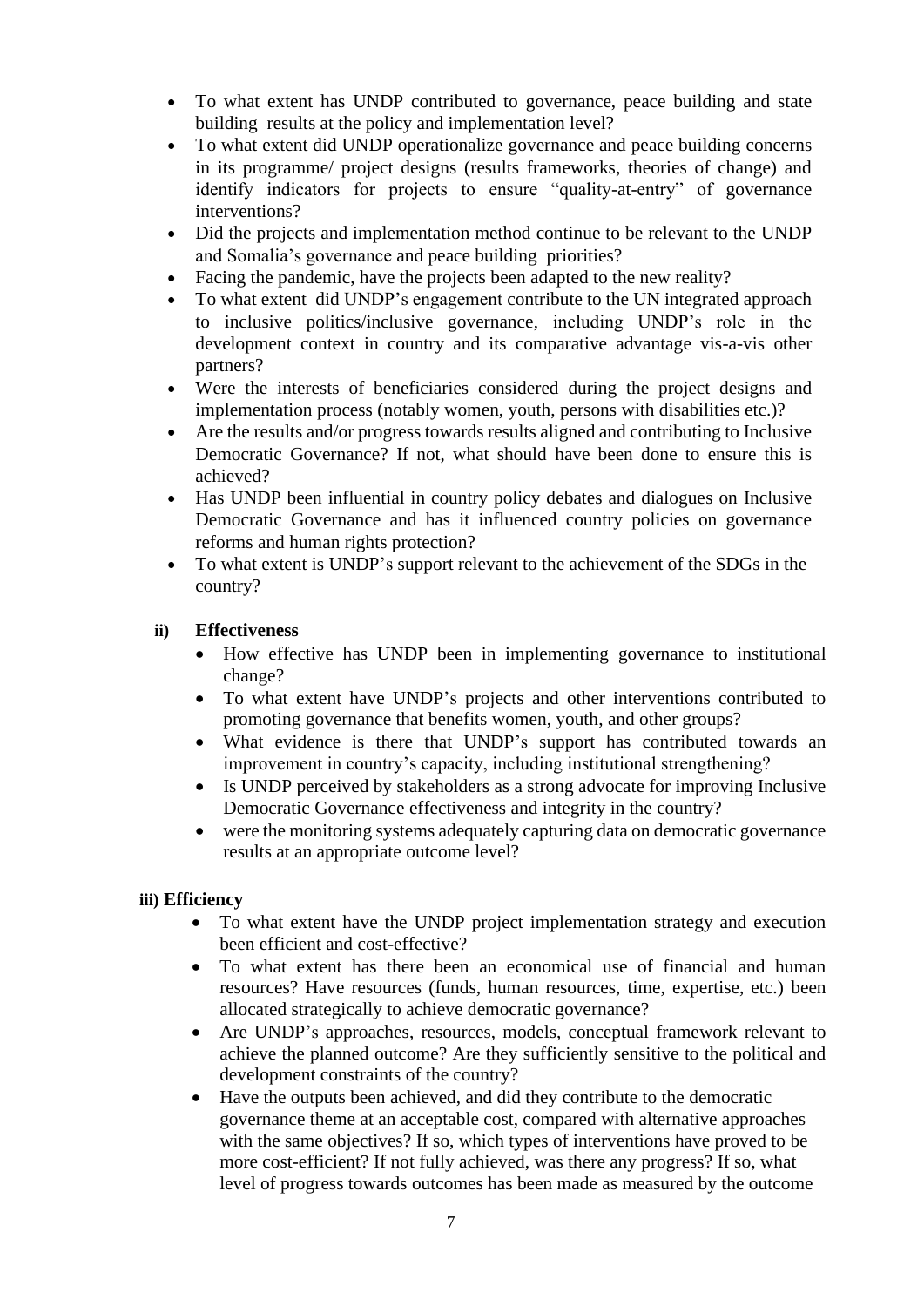indicators presented in the results framework?

# **iv) Sustainability**

- What measures, including national counterparts' capacity building have been taken to ensure the sustainability of the achievements of democratic governance?
- To what extent are the projects embedded in a larger coherent strategy directed at enhancing democratic governance?
- How do the experiences and lessons learned from projects at the country level feed into UNDP's analytical framework, policy making and programme design?
- What markers or evidence is there to show that the results achieved so far will be sustained beyond the programme period?
- Are there national plans/ reforms to promote inclusive democratic governance in place or likely to be developed, approved, and implemented in the next few years? And beyond the programme period?

# **v)Impact**

• Evaluate the extent to which the projects generated positive or negative, intended, and unintended effects that have implications to the Inclusive democratic governance goals of the country?

# **vi) Gender equality**

- To what extent have gender equality and the empowerment of women been addressed in the design, implementation and monitoring of the projects?
- Are the gender markers assigned to the projects realistic?
- To what extent did the interventions promote positive changes in gender equality and the empowerment of women? Did any unintended effects emerge for women, men, or vulnerable groups?

# **vii) Disability**

- Were persons with disabilities consulted and meaningfully involved in programme planning and implementation?
- What proportion of the beneficiaries of a programme were persons with disabilities?
- What barriers did persons with disabilities face?

# **6. Methodology**

 The thematic evaluation will be conducted by the two independent evaluators contracted by UNDP under an individual consultancy contract. The Evaluation reference group including the projects stakeholders (executive, supplier, and beneficiary) shall guide and oversee the overall direction of the consultancy. The evaluators are expected to follow a participatory and consultative approach. The evaluation must provide evidence‐based information that is credible, reliable, and useful. The evaluation will provide quantitative and qualitative data through but not limited to the following methods

- Desk study and review of all relevant projects' documentation including project documents, annual work- plans, project progress reports, project monitoring reports (from third party monitors) annual project reports, minutes of project board meetings, reports of consultancies and events.
- In depth interviews to gather primary data from key stakeholders using a structured methodology.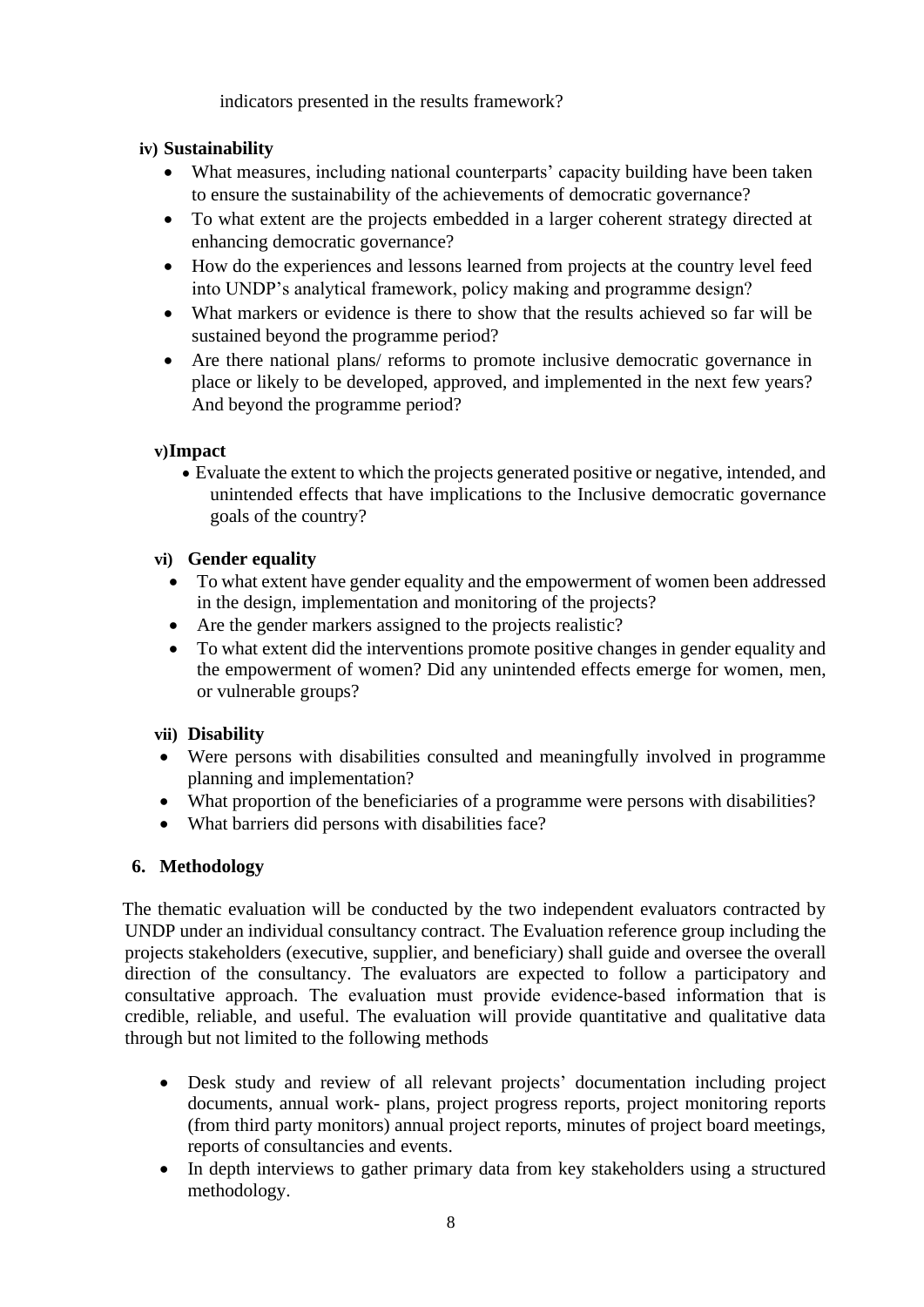- Considering the effects of the COVID-19 pandemic, virtual focus group discussions with project beneficiaries and other stakeholders will be conducted.
- Interviews with relevant key informants (see annexed list of relevant institutions).

## **7. Expected products (deliverables) - process**

The following deliverables are expected, including the process:

- 1. **Evaluation inception report.** The inception report should be reviewed by the evaluation manager, UNDP and the reference group and will have separate sections related to REFS and CRSP/PSP and one joint thematic section related to democratic governance hence, the consultants will work collaboratively, to prepare an integrated inception report.
- 2. **Evaluation debriefings.** Immediately following an evaluation, the evaluators will provide a debriefing to the same stakeholders, focusing on the main results and recommendations of the evaluation
- 3. **Draft evaluation report**. The evaluation manager, the reference group, UNDP, and key stakeholders in the evaluation should review the draft evaluation report and provide an amalgamated set of comments to the evaluators within one week, addressing the content required and quality criteria. NOTE: The evaluation report will have separate sections related to REFS and CRSP/PSP and one joint thematic section related to democratic governance. Hence, the consultants will work collaboratively, to prepare a draft of the evaluation report.
- 4. **Evaluation report audit trail.** Comments and changes by the evaluators in response to the draft report should be retained by the evaluators to show how they have addressed comments.
- 5. **Final evaluation report.** The evaluators will send the final evaluation report to the evaluation manager, the reference group, UNDP, UNSOM (PAMG) team and the key national counterparts after having received the consolidated comments on the draft report. The international consultants will be overall responsible for the preparation of the final report. NOTE: The evaluation report will have separate sections related to REFS and CRSP/PSP and one joint thematic section related to democratic governance. Hence, the consultants will work collaboratively, to prepare an integrated evaluation report.
- 6. **Presentations to** the evaluation manager, the reference group, UNDP, and UNSOM (PAMG), donors and other key stakeholders.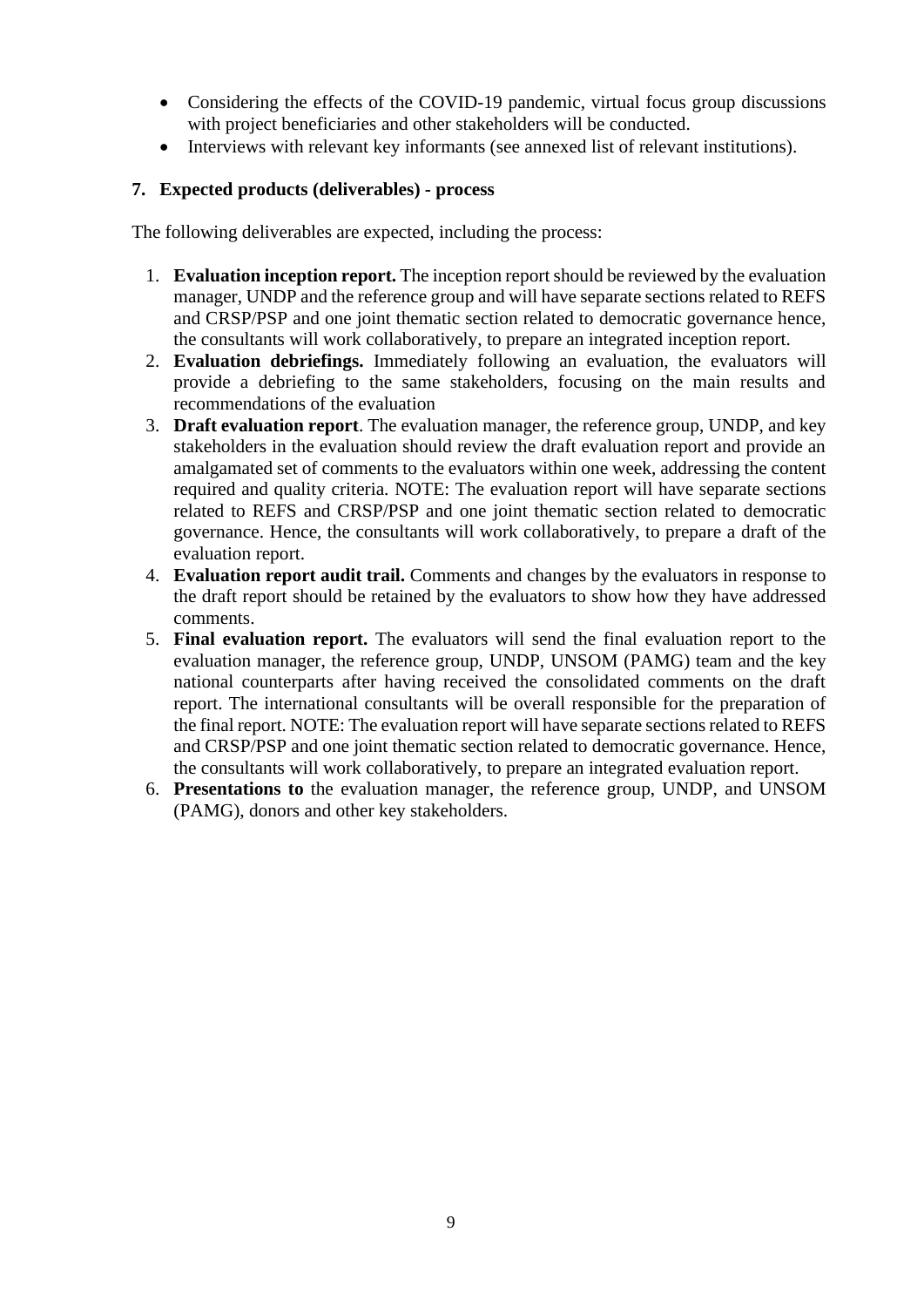# **Evaluation Products (Deliverables)**

The key deliverables are summarized in the table below:

| <b>Deliverables</b>                                                                                                                                                                                                                                                                                                                                                                                                                                                                                                                                                                                                                                                                                                                                                         | <b>Content</b><br>(reconciliation<br><b>REFS</b><br>federalism)<br>and<br><b>Evaluation Consultant</b>                                                                                                                                                                                                                                                                                                                                                                                                                                                                                                                                                                                                                                                                                                                                                                                                                                                                                                                                                                                                                                                                                                                                                                                                                                                                                                                                                                                                                                                            | <b>CRSP/PSP</b><br><i>(constitutionalism)</i><br>and<br>parliamentarism) Evaluation Consultant | <b>Estimated</b><br><b>Duration</b><br>to<br>Complete<br>(days) | <b>Target</b><br><b>Due</b><br><b>Dates</b> | <b>Review and</b><br>approvals<br><b>Required</b> | % of total<br>professional<br>fee |
|-----------------------------------------------------------------------------------------------------------------------------------------------------------------------------------------------------------------------------------------------------------------------------------------------------------------------------------------------------------------------------------------------------------------------------------------------------------------------------------------------------------------------------------------------------------------------------------------------------------------------------------------------------------------------------------------------------------------------------------------------------------------------------|-------------------------------------------------------------------------------------------------------------------------------------------------------------------------------------------------------------------------------------------------------------------------------------------------------------------------------------------------------------------------------------------------------------------------------------------------------------------------------------------------------------------------------------------------------------------------------------------------------------------------------------------------------------------------------------------------------------------------------------------------------------------------------------------------------------------------------------------------------------------------------------------------------------------------------------------------------------------------------------------------------------------------------------------------------------------------------------------------------------------------------------------------------------------------------------------------------------------------------------------------------------------------------------------------------------------------------------------------------------------------------------------------------------------------------------------------------------------------------------------------------------------------------------------------------------------|------------------------------------------------------------------------------------------------|-----------------------------------------------------------------|---------------------------------------------|---------------------------------------------------|-----------------------------------|
| Prepare the inception report related to REFS<br>Prepare the inception report related to CRSP and<br>Inception<br><b>PSP</b><br>Report<br>Jointly with the CRSP/PSP consultant to prepare<br>the joint thematic section related to democratic<br>Jointly with the REFS consultant to prepare the<br>joint thematic section related to democratic<br>governance<br>governance<br><b>Description:</b><br>The evaluators should prepare the inception report based on an understanding of the ToRs, initial<br>meetings with the UNDP programme unit and the desk review. Inception report should include the<br>following.<br>1. Background and context illustrating the understanding of the project/outcome to be evaluated.<br>2. Evaluation objective, purpose, and scope. |                                                                                                                                                                                                                                                                                                                                                                                                                                                                                                                                                                                                                                                                                                                                                                                                                                                                                                                                                                                                                                                                                                                                                                                                                                                                                                                                                                                                                                                                                                                                                                   | 5                                                                                              | 20 October<br>2021                                              | Evaluation<br>Reference<br>Group            | 20%                                               |                                   |
|                                                                                                                                                                                                                                                                                                                                                                                                                                                                                                                                                                                                                                                                                                                                                                             | 3. Evaluation criteria and questions. The criteria the evaluation will use to assess performance and<br>rationale. The stakeholders to be met and interview questions should be included and agreed as well as<br>a proposed schedule for field site visits.<br>4. Evaluability analysis. Illustrate the evaluability analysis based on formal (clear outputs, indicators,<br>baselines, data) and substantive (identification of problem addressed, theory of change, results<br>framework) and the implication on the proposed methodology.<br>5. Cross-cutting issues. Provide details of how cross-cutting issues will be evaluated, considered and<br>analyzed throughout the evaluation. The description should specify how methods for data collection<br>and analysis will integrate gender considerations, ensure that data collected is disaggregated by sex and<br>other relevant categories, and employ a diverse range of data sources and processes to ensure inclusion<br>of diverse stakeholders, including the most vulnerable where appropriate.<br>6. Evaluation approach and methodology, highlighting the conceptual models adopted with a<br>description of data-collection methods, sources, and analytical approaches to be employed, including<br>the rationale for their selection (how they will inform the evaluation) and their limitations; data-<br>collection tools, instruments, and protocols; and discussion of reliability and validity for the evaluation<br>and the sampling plan, including the rationale and limitations. |                                                                                                |                                                                 |                                             |                                                   |                                   |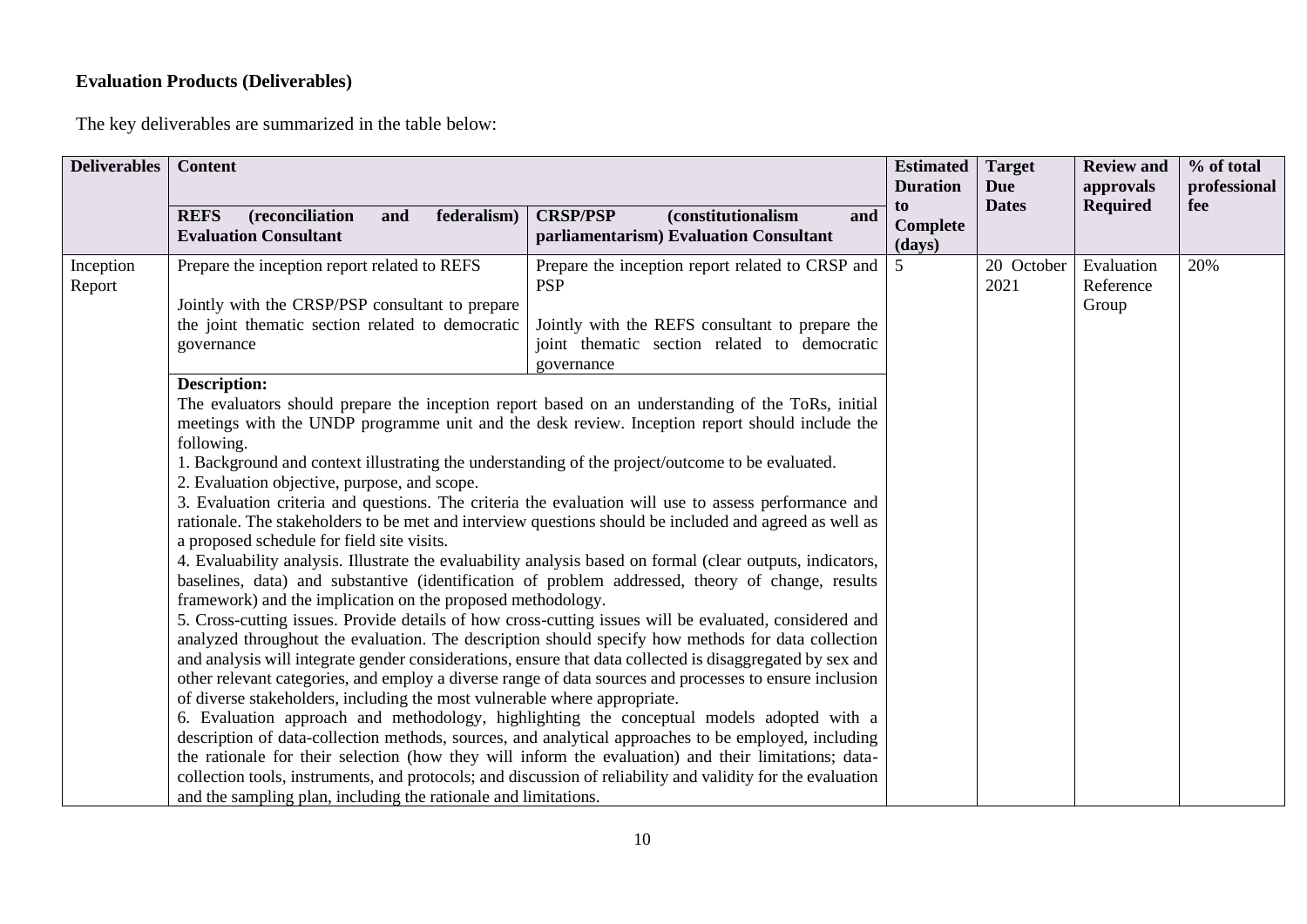|              | 7. Evaluation matrix. This identifies the key evaluation questions and how they will be answered via<br>the methods selected.                                                                                |                                                                                                                                |    |                  |            |     |
|--------------|--------------------------------------------------------------------------------------------------------------------------------------------------------------------------------------------------------------|--------------------------------------------------------------------------------------------------------------------------------|----|------------------|------------|-----|
|              | 8. A revised schedule of key milestones, deliverables and responsibilities including the evaluation                                                                                                          |                                                                                                                                |    |                  |            |     |
|              | phases (data collection, data analysis and reporting).                                                                                                                                                       |                                                                                                                                |    |                  |            |     |
|              |                                                                                                                                                                                                              | 9. Detailed resource requirements tied to evaluation activities and deliverables detailed in the workplan.                     |    |                  |            |     |
|              |                                                                                                                                                                                                              | Include specific assistance required from UNDP such as providing arrangements for visiting field                               |    |                  |            |     |
|              | offices or sites                                                                                                                                                                                             |                                                                                                                                |    |                  |            |     |
|              |                                                                                                                                                                                                              | 10. Outline of the draft/final report as detailed in the guidelines and ensuring quality and usability                         |    |                  |            |     |
|              |                                                                                                                                                                                                              | (outlined below). The agreed report outline should meet the quality goals outlined in these guidelines                         |    |                  |            |     |
|              | and meet the quality assessment requirements outlined in section 6.                                                                                                                                          |                                                                                                                                |    |                  |            |     |
|              |                                                                                                                                                                                                              |                                                                                                                                |    |                  |            |     |
|              |                                                                                                                                                                                                              | The inception report will have separate sections related to REFS and CRSP/PSP and one joint thematic                           |    |                  |            |     |
|              |                                                                                                                                                                                                              | section related to democratic governance. Hence, the consultants will work collaboratively, to prepare                         |    |                  |            |     |
|              | an integrated inception report.                                                                                                                                                                              |                                                                                                                                |    |                  |            |     |
| Data         | Collect data related to REFS                                                                                                                                                                                 | Collect data related to CRSP/PSP                                                                                               | 10 | 5                | Evaluation | 30% |
| Collection   |                                                                                                                                                                                                              |                                                                                                                                |    | November<br>2021 | Reference  |     |
| and Analysis | data on democratic governance                                                                                                                                                                                | Jointly with the CRSP/PSP consultant to collect   Jointly with the REFS consultant to collect data on<br>democratic governance |    |                  | Group      |     |
|              |                                                                                                                                                                                                              |                                                                                                                                |    |                  |            |     |
|              | Description: Field data collection and all interviews, recording and analysis will be delivered to UNDP<br>and remain the property of UNDP. The data from the field will be collected to the furthest extent |                                                                                                                                |    |                  |            |     |
|              | possible through digital devices & remote surveys, virtual consultations conducted through video                                                                                                             |                                                                                                                                |    |                  |            |     |
|              | communication and audio conferencing and other IT collaboration tools to be used in a situation of                                                                                                           |                                                                                                                                |    |                  |            |     |
|              | remote work environment. Thus, UNDP will facilitate the online meetings with stakeholders.                                                                                                                   |                                                                                                                                |    |                  |            |     |
|              |                                                                                                                                                                                                              |                                                                                                                                |    |                  |            |     |
|              | Besides project specific data, the consultants will collaboratively prepare tools, in coordination with                                                                                                      |                                                                                                                                |    |                  |            |     |
|              | UNDP IP Portfolio, to collect data on democratic governance                                                                                                                                                  |                                                                                                                                |    |                  |            |     |
| Draft<br>A   | Prepare a draft evaluation report related to REFS                                                                                                                                                            | Prepare a draft evaluation report related to $\frac{1}{5}$                                                                     |    | 20               | Evaluation | 20% |
| Evaluation   |                                                                                                                                                                                                              | <b>CRSP/PSP</b>                                                                                                                |    | November         | Reference  |     |
| Report       | Jointly with the CRSP/PSP consultant to prepare                                                                                                                                                              |                                                                                                                                |    | 2021             | Group      |     |
|              | the joint thematic section related to democratic                                                                                                                                                             | Jointly with the REFS consultant to prepare the<br>joint thematic section related to democratic                                |    |                  |            |     |
|              | governance                                                                                                                                                                                                   | governance                                                                                                                     |    |                  |            |     |
|              |                                                                                                                                                                                                              |                                                                                                                                |    |                  |            |     |
|              | Description: A draft report informing all key stakeholders and describing the findings and<br>recommendations for future intervention strategies, lessons learned and best practices.                        |                                                                                                                                |    |                  |            |     |
|              |                                                                                                                                                                                                              |                                                                                                                                |    |                  |            |     |
|              | The draft report will have separate sections related to REFS and CRSP/PSP and one joint thematic                                                                                                             |                                                                                                                                |    |                  |            |     |
|              |                                                                                                                                                                                                              | section related to democratic governance. Hence, the consultants will work collaboratively, to prepare                         |    |                  |            |     |
|              | an integrated draft evaluation report.                                                                                                                                                                       |                                                                                                                                |    |                  |            |     |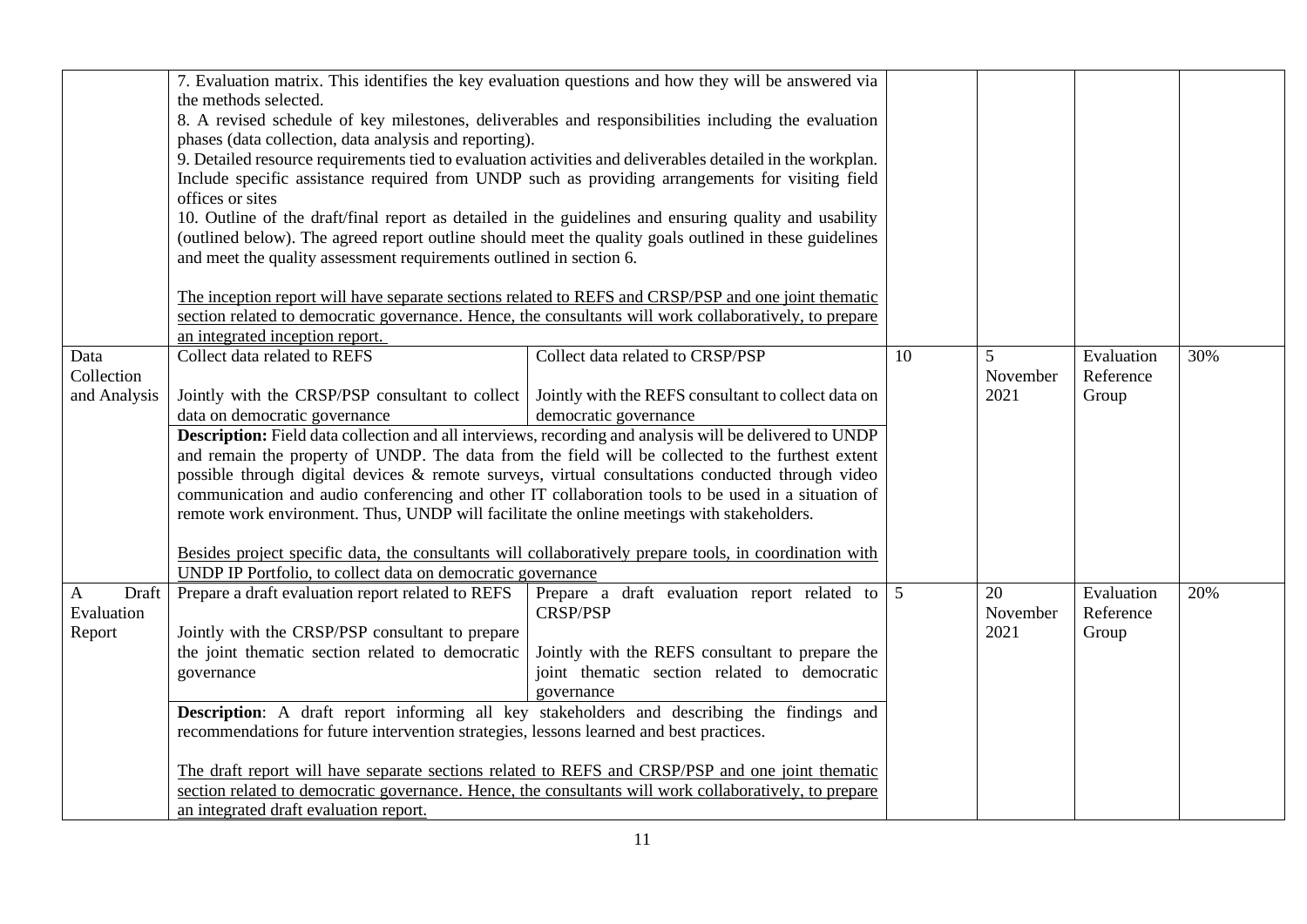| Final      | Draft final evaluation report related to REFS                                             | Draft final evaluation report related to CRSP/PSP                                                      | 15 | 10       | Evaluation | 30% |
|------------|-------------------------------------------------------------------------------------------|--------------------------------------------------------------------------------------------------------|----|----------|------------|-----|
| Evaluation |                                                                                           |                                                                                                        |    | December | Reference  |     |
| Report     | Jointly with the CRSP/PSP consultant to draft the                                         | Jointly with the REFS consultant to draft the joint                                                    |    | 2021     | Group      |     |
|            | joint thematic section related to democratic                                              | thematic section related to democratic governance                                                      |    |          |            |     |
|            | governance                                                                                |                                                                                                        |    |          |            |     |
|            |                                                                                           | Description: Final evaluation report incorporating additions and comments provided by all              |    |          |            |     |
|            |                                                                                           | stakeholders. The content and structure of the final analytical report will outline findings,          |    |          |            |     |
|            |                                                                                           | recommendations and lessons learnt covering the scope of the evaluation and will meet the requirements |    |          |            |     |
|            |                                                                                           | of the UNDP Evaluation Guidelines. The evaluation report should be complete and logically organized.   |    |          |            |     |
|            |                                                                                           | It should be written clearly and be understandable to the intended audience. The report should include |    |          |            |     |
|            | the following:                                                                            |                                                                                                        |    |          |            |     |
|            |                                                                                           | 1. The title and opening pages should provide the following basic information: (i) name of the         |    |          |            |     |
|            |                                                                                           | evaluation intervention; (ii) time frame of the evaluation and date of the report; (iii) Somalia       |    |          |            |     |
|            |                                                                                           | as country of the evaluation intervention; (iv) names and organizations of evaluators; (v) name        |    |          |            |     |
|            | of the organization commissioning the evaluation.; (vi) acknowledgements.                 |                                                                                                        |    |          |            |     |
|            |                                                                                           | 2. Project and evaluation information details on second page (as one page) A: Project                  |    |          |            |     |
|            |                                                                                           | Information i) Project title ii) Atlas ID iii) Corporate outcome and output iv) country v) Region      |    |          |            |     |
|            |                                                                                           | vi) Date project document signed vii) Project dates (start/ planned end date), viii) project           |    |          |            |     |
|            |                                                                                           | budget, ix) Project expenditure at the time of evaluation x) Funding source, xi) Implementing          |    |          |            |     |
|            |                                                                                           | partner, xii) B: Evaluation Information xiii) Evaluation type (Thematic evaluation), xiv) Final/       |    |          |            |     |
|            |                                                                                           | midterm review/ other xv) Period under evaluation (start/ end), xvi) Evaluators name, xvii)            |    |          |            |     |
|            | Evaluator email address, xviii) Evaluation dates (start/completion).                      |                                                                                                        |    |          |            |     |
|            | 3. Table of contents, including boxes, figures, tables, and annexes with page references. |                                                                                                        |    |          |            |     |
|            | 4. List of acronyms and abbreviations.                                                    |                                                                                                        |    |          |            |     |
|            |                                                                                           | 5. Executive summary (four-page maximum): A stand-alone section of two to three pages that             |    |          |            |     |
|            |                                                                                           | should: i) Briefly describe the intervention of the thematic evaluation ii) Explain the purpose        |    |          |            |     |
|            |                                                                                           | and objectives of the evaluation, including the audience for the evaluation and the intended           |    |          |            |     |
|            |                                                                                           | uses, iii) Describe key aspect of the evaluation approach and methods, iv) Summarize principal         |    |          |            |     |
|            |                                                                                           | findings, conclusions and recommendations, v) Include the evaluators' quality standards and            |    |          |            |     |
|            | assurance ratings.                                                                        |                                                                                                        |    |          |            |     |
|            |                                                                                           | 6. Introduction should include i) Explain why the evaluation was conducted (the purpose), why          |    |          |            |     |
|            |                                                                                           | the intervention is being evaluated at this point in time, and why it addressed the questions it       |    |          |            |     |
|            |                                                                                           | did, ii) Identify the primary audience or users of the evaluation, what they wanted to learn           |    |          |            |     |
|            |                                                                                           | from the evaluation and why, and how they are expected to use the evaluation results, iii)             |    |          |            |     |
|            |                                                                                           | Identify the intervention of the evaluation the project, iv) Acquaint the reader with the              |    |          |            |     |
|            |                                                                                           | structure and contents of the report and how the information contained in the report will meet         |    |          |            |     |
|            |                                                                                           | the purposes of the evaluation and satisfy the information needs of the report's intended users.       |    |          |            |     |
|            |                                                                                           | 7. Description of the intervention should provide the basis for report users to understand the logic   |    |          |            |     |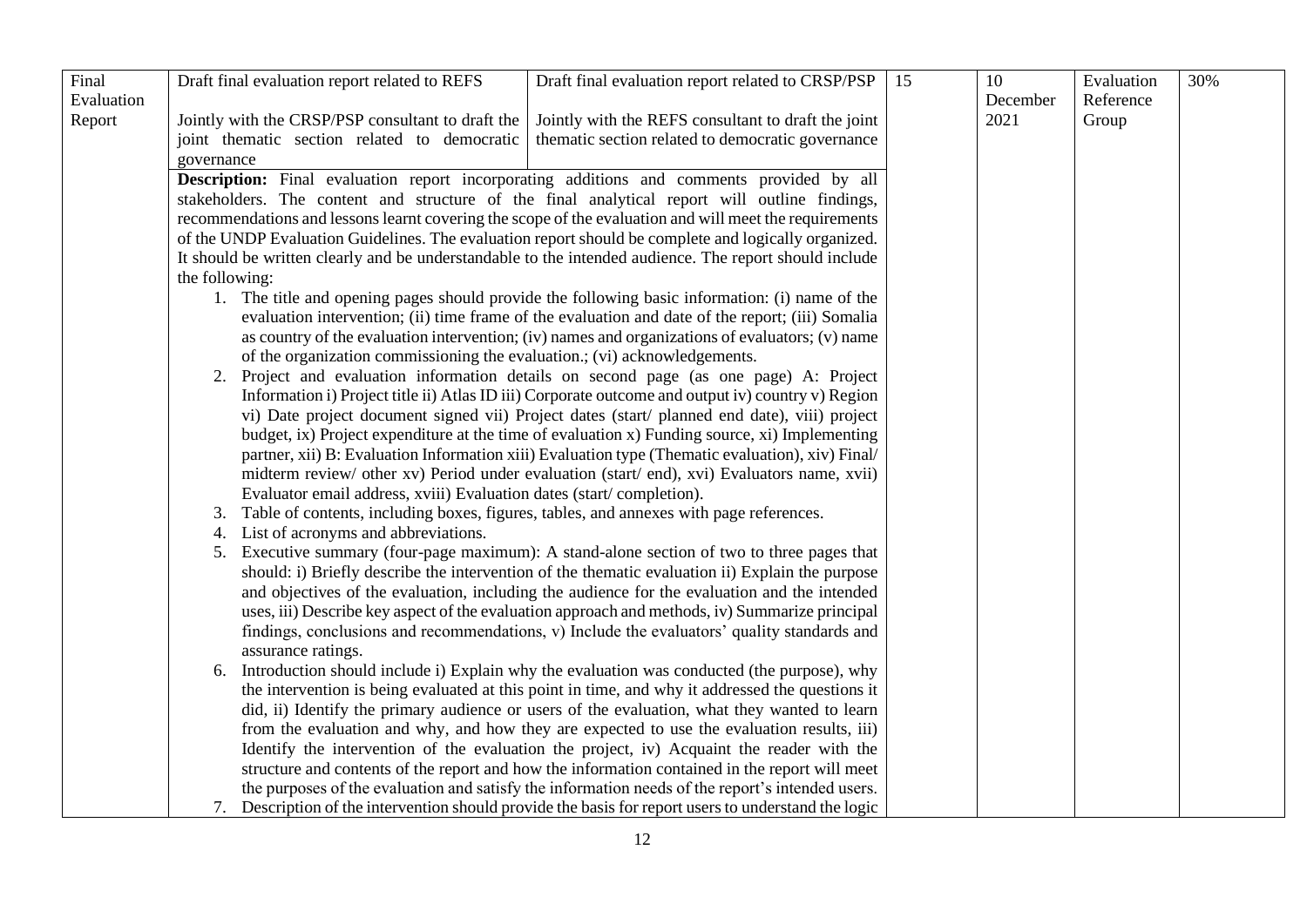|  | and assess the merits of the evaluation methodology and understand the applicability of the       |  |  |
|--|---------------------------------------------------------------------------------------------------|--|--|
|  | evaluation results. The description needs to provide sufficient detail for the report user to     |  |  |
|  | derive meaning from the evaluation. It should: i) Describe what is being evaluated, who seeks     |  |  |
|  | to benefit and the problem or issue it seeks to address, ii) Explain the expected results model   |  |  |
|  | or results framework, implementation strategies and the key assumptions underlying the            |  |  |
|  | strategy, ii) Link the intervention to national priorities, UNSF priorities, corporate multi-year |  |  |
|  | funding frameworks or Strategic Plan goals, iii) Identify the phase in the implementation of      |  |  |
|  | the intervention and any significant changes (e.g., plans, strategies, logical frameworks) that   |  |  |
|  | have occurred over time, and explain the implications of those changes for the evaluation, iv)    |  |  |
|  | Identify and describe the key partners involved in the implementation and their roles, v)         |  |  |
|  | Identify relevant cross-cutting issues addressed through the intervention, i.e., gender equality, |  |  |
|  | human rights, marginalized groups and leaving no one behind, vi) Describe the scale of the        |  |  |
|  | intervention, such as the number of components (e.g., phases of a project) and the size of the    |  |  |
|  | target population for each component, vii) Indicate the total resources, including human          |  |  |
|  | resources and budgets, viii) Describe the context of the social, political, economic and          |  |  |
|  | institutional factors, and the geographical landscape within which the intervention operates      |  |  |
|  | and explain the effects (challenges and opportunities) those factors present for its              |  |  |
|  | implementation and outcomes, ix) Point out design weaknesses (e.g., intervention logic) or        |  |  |
|  | other implementation constraints (e.g., resource limitations).                                    |  |  |
|  | 8. Evaluation scope and objectives. The report should provide a clear explanation of the          |  |  |
|  | evaluation's scope, primary objectives, and main questions, i) Evaluation scope. The report       |  |  |
|  | should define the parameters of the evaluation, for example, the time, the segments of the        |  |  |
|  | target population included, the geographic area included, and which components, outputs or        |  |  |
|  | outcomes were and were not assessed, ii) Evaluation objectives. The report should spell out       |  |  |
|  | the types of decisions evaluation users will make, the issues they will need to consider in       |  |  |
|  | making those decisions and what the evaluation will need to achieve to contribute to those        |  |  |
|  | decisions, iii) Evaluation criteria. The report should define the evaluation criteria or          |  |  |
|  | performance standards used. The report should explain the rationale for selecting the criteria    |  |  |
|  | used in the evaluation, iv) Evaluation questions define the information that the evaluation will  |  |  |
|  | generate. The report should detail the main evaluation questions addressed by the evaluation      |  |  |
|  | and explain how the answers to these questions address the information needs of users.            |  |  |
|  | 9. Evaluation approach and methods. The evaluation report should describe in detail the selected  |  |  |
|  | methodological approaches, methods, and analysis; the rationale for their selection; and how,     |  |  |
|  | within the constraints of time and money, the approaches and methods employed yielded data        |  |  |
|  | that helped answer the evaluation questions and achieved the evaluation purposes. The report      |  |  |
|  | should specify how gender equality, vulnerability and social inclusion were addressed in the      |  |  |
|  | methodology, including how data-collection and analysis methods integrated gender                 |  |  |
|  | considerations, use of disaggregated data and outreach to diverse stakeholders' groups. The       |  |  |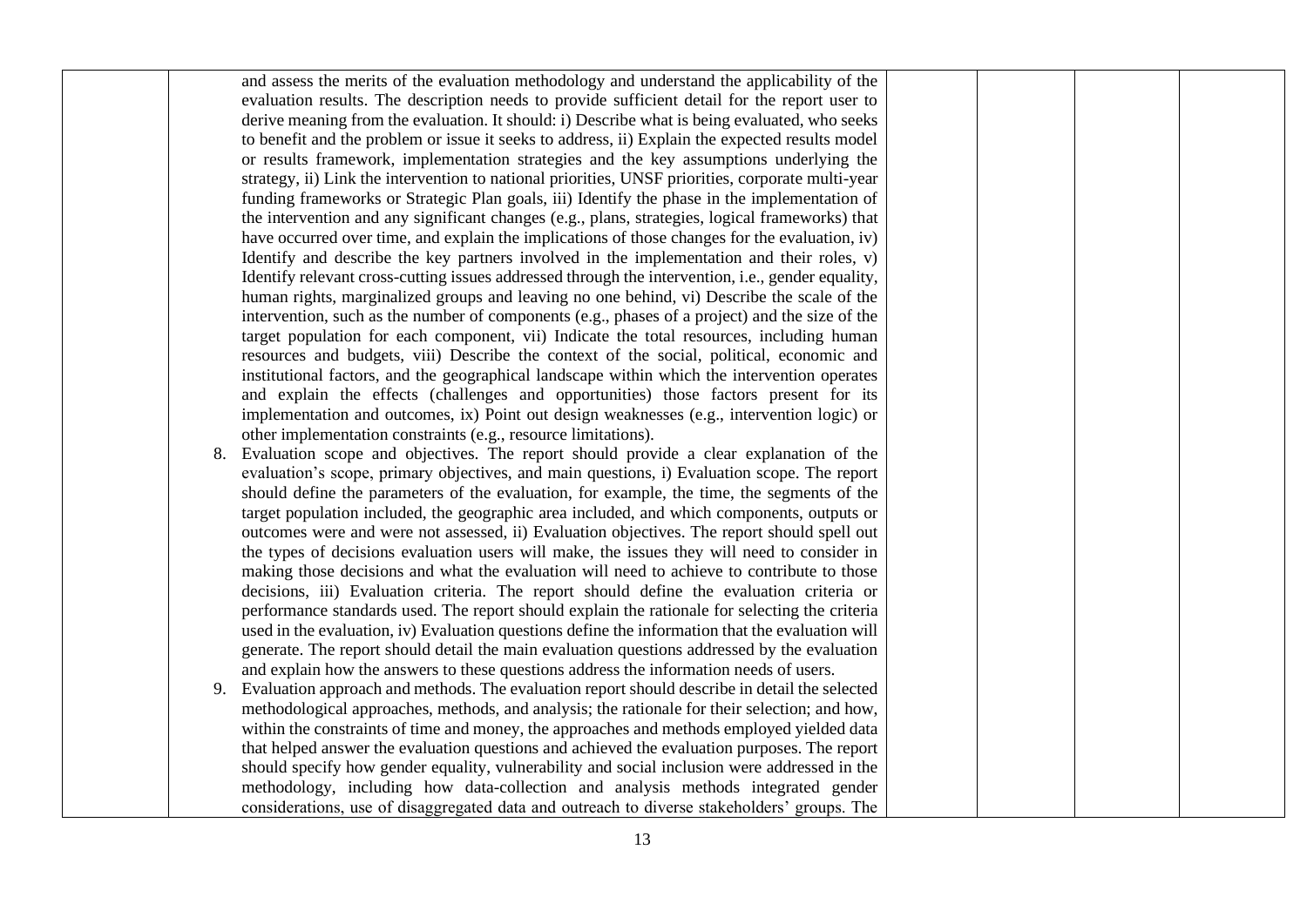| description should help the report users judge the merits of the methods used in the evaluation     |  |  |
|-----------------------------------------------------------------------------------------------------|--|--|
| and the credibility of the findings, conclusions, and recommendations. All aspects of the           |  |  |
| described methodology need to receive full treatment in the report. Some of the more detailed       |  |  |
| technical information may be contained in annexes to the report. The description on                 |  |  |
| methodology should include discussion of i) Evaluation approach and ii) Data sources: the           |  |  |
| sources of information (documents reviewed and stakeholders) as well as the rationale for           |  |  |
| their selection and how the information obtained addressed the evaluation questions, iii)           |  |  |
| Sample and sampling frame. If a sample was used: the sample size and characteristics; the           |  |  |
| sample selection criteria (e.g., single women under age 45); the process for selecting the          |  |  |
| sample (e.g., random, purposive); if applicable, how comparison and treatment groups were           |  |  |
| assigned; and the extent to which the sample is representative of the entire target population,     |  |  |
| including discussion of the limitations of sample for generalizing results, iv) Data-collection     |  |  |
| procedures and instruments: methods or procedures used to collect data, including discussion        |  |  |
| of data-collection instruments (e.g., interview protocols), their appropriateness for the data      |  |  |
| source, and evidence of their reliability and validity, as well as gender-responsiveness, v)        |  |  |
| Performance standards:48 the standard or measure that will be used to evaluate performance          |  |  |
| relative to the evaluation questions (e.g., national or regional indicators, rating scales), vi)    |  |  |
| Stakeholder participation in the evaluation and how the level of involvement of both men and        |  |  |
| women contributed to the credibility of the evaluation and the results, vii) Ethical                |  |  |
| considerations: the measures taken to protect the rights and confidentiality of informants (see     |  |  |
| <b>UNEG</b><br>'Ethical<br>Guidelines<br>Evaluators'<br>for<br>available<br>at                      |  |  |
| http://www.uneval.org/search/index.jsp?q=ethical+guidelines.),<br>viii)<br>Background               |  |  |
| information on evaluators: the composition of the evaluation team, the background and skills        |  |  |
| of team members, and the appropriateness of the technical skill mix, gender balance and             |  |  |
| geographical representation for the evaluation, ix) Major limitations of the methodology            |  |  |
| should be identified and openly discussed as to their implications for evaluation, as well as       |  |  |
| steps taken to mitigate those limitations.                                                          |  |  |
| 10. Data analysis. The report should describe the procedures used to analyze the data collected to  |  |  |
| answer the evaluation questions. It should detail the various steps and stages of analysis that     |  |  |
| were carried out, including the steps to confirm the accuracy of data and the results for           |  |  |
| different stakeholder groups (men and women, different social groups, etc.). The report also        |  |  |
| should discuss the appropriateness of the analyses to the evaluation questions. Potential           |  |  |
| weaknesses in the data analysis and gaps or limitations of the data should be discussed,            |  |  |
| including their possible influence on the way findings may be interpreted and conclusions           |  |  |
| drawn.                                                                                              |  |  |
| 11. Findings should be presented as statements of fact that are based on analysis of the data. They |  |  |
| should be structured around the evaluation questions so that report users can readily make the      |  |  |
| connection between what was asked and what was found. Variances between planned and                 |  |  |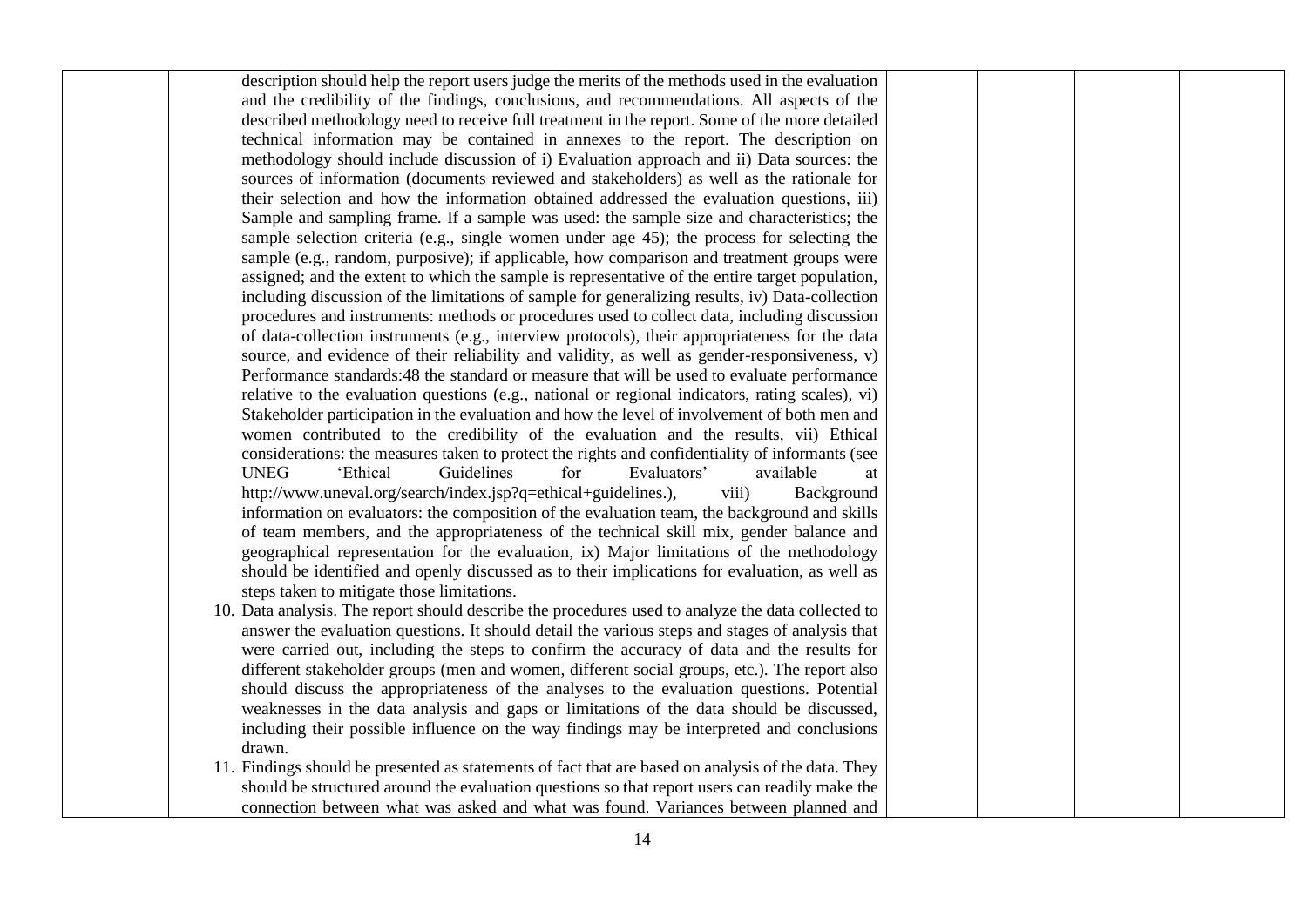| actual results should be explained, as well as factors affecting the achievement of intended            |    |  |  |
|---------------------------------------------------------------------------------------------------------|----|--|--|
| results. Assumptions or risks in the project or programme design that subsequently affected             |    |  |  |
| implementation should be discussed. Findings should reflect a gender analysis and cross-                |    |  |  |
| cutting issue questions.                                                                                |    |  |  |
| 12. Conclusions should be comprehensive and balanced and highlight the strengths, weaknesses,           |    |  |  |
| and outcomes of the intervention. They should be well substantiated by the evidence and                 |    |  |  |
| logically connected to evaluation findings. They should respond to key evaluation questions             |    |  |  |
| and provide insights into the identification of and/or solutions to important problems or issues        |    |  |  |
| pertinent to the decision-making of intended users, including issues in relation to gender              |    |  |  |
| equality and women's empowerment.                                                                       |    |  |  |
| 13. Recommendations. The report should provide practical, actionable, and feasible                      |    |  |  |
| recommendations directed to the intended users of the report about what actions to take or              |    |  |  |
| decisions to make. Recommendations should be reasonable in number. The recommendations                  |    |  |  |
| should be specifically supported by the evidence and linked to the findings and conclusions             |    |  |  |
| around key questions addressed by the evaluation. They should address sustainability of the             |    |  |  |
| initiative and comment on the adequacy of the project exit strategy, if applicable.                     |    |  |  |
| Recommendations should also provide specific advice for future or similar projects or                   |    |  |  |
| programming. Recommendations should also address any gender equality and women's                        |    |  |  |
| empowerment issues and priorities for action to improve these aspects.                                  |    |  |  |
| 14. Lessons learned. The report should include discussion of lessons learned from the evaluation,       |    |  |  |
|                                                                                                         |    |  |  |
| that is, new knowledge gained from the circumstance (intervention, context outcomes, even               |    |  |  |
| about evaluation methods) that are applicable to a similar context. Lessons should be concise           |    |  |  |
| and based on specific evidence presented in the report.                                                 |    |  |  |
| 15. Report annexes. Suggested annexes should include the following to provide the report user           |    |  |  |
| with supplemental background and methodological details that enhance the credibility of the             |    |  |  |
| report should include i) TORs for the evaluation, ii) Additional methodology-related                    |    |  |  |
| documentation, such as the evaluation matrix and data-collection instruments (questionnaires,           |    |  |  |
| interview guides, observation protocols, etc.) as appropriate, iii) List of individuals or groups       |    |  |  |
| interviewed or consulted, and sites visited, if any, iv) List of supporting documents reviewed,         |    |  |  |
| v) Project or programme results model or results framework, vi) Summary tables of findings,             |    |  |  |
| such as tables displaying progress towards outputs, targets and goals relative to established           |    |  |  |
| indicators, vii) Code of conduct signed by evaluators.                                                  |    |  |  |
|                                                                                                         |    |  |  |
| The final evaluation report will have separate sections related to REFS and CRSP/PSP and one joint      |    |  |  |
| thematic section related to democratic governance. Hence, the consultants will work collaboratively, to |    |  |  |
| prepare an integrated final evaluation report.                                                          |    |  |  |
|                                                                                                         | 35 |  |  |
|                                                                                                         |    |  |  |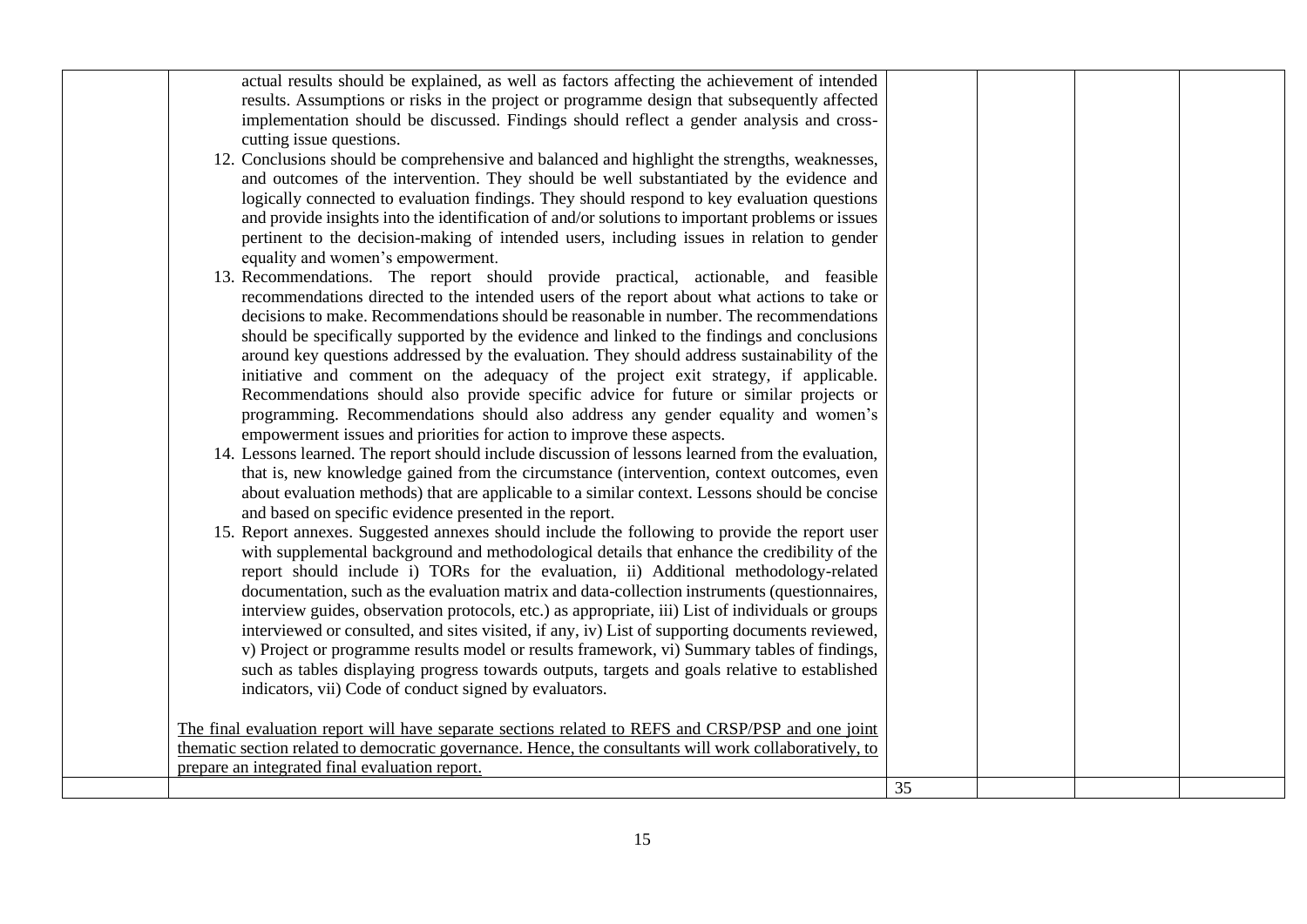#### **8. Evaluation team composition and required competencies**

The independent thematic evaluation will be conducted by a team of two independent international evaluation consultants. As stated, one consultant will be specifically focused on REFS (reconciliation and federalism) and one on CRSP and PSP (constitutionalism and parliamentarism). However, the consultants are expected to work collaboratively to jointly address thematic topics related to democratic governance and draft an integrated evaluation report, as stated.

#### **9. Evaluation ethics**

Evaluation consultants will be held to the highest ethical standards and are required to sign a code of conduct upon acceptance of the assignment. UNDP evaluations are conducted in accordance with the principles outlined in the United Nations Evaluation Group (UNEG) 'Ethical Guidelines for Evaluations'.<sup>1</sup> The consultants must safeguard the rights and confidentiality of information providers, interviewees, and stakeholders through measures to ensure compliance with legal and other relevant codes governing collection of data and reporting on data. The consultants must also ensure security of collected information before and after the evaluation and protocols to ensure anonymity and confidentiality of sources of information where that is expected.

The information, knowledge and data gathered in the evaluation process must also be solely used for the evaluation and not for other uses with the express authorization of UNDP and partners. The evaluators must be free and clear of perceived conflict of interest and interested consultants will not be considered if they were directly or substantively as an employee or consultant in the formulation of UNDP strategies and programmes. In this regard each of the consultant is mandatory to sign a code of conduct and an agreement before they start working with UNDP.

## **10. Institutional Arrangements**

The Evaluation Consultants will report to the Evaluation reference group composed of project teams or members of other UNDP programme and projects and UNSOM PAMG, who will support the evaluation and give comments and direction at key stages in the evaluation process. An evaluation reference group ensures transparency in the evaluation process and strengthens the credibility of the evaluation results.

The UNDP Monitoring and Evaluation Specialist in UNDP Programme Oversight and Quality Assurance (POQA) will act as Evaluation Manager. He will be responsible for the oversight of the whole evaluation process and will provide technical guidance and ensure the independence of the evaluation process, and that policy is followed.

## **11. Duration of the work**

<sup>1</sup> Access at: http://www.unevaluation.org/document/detail/100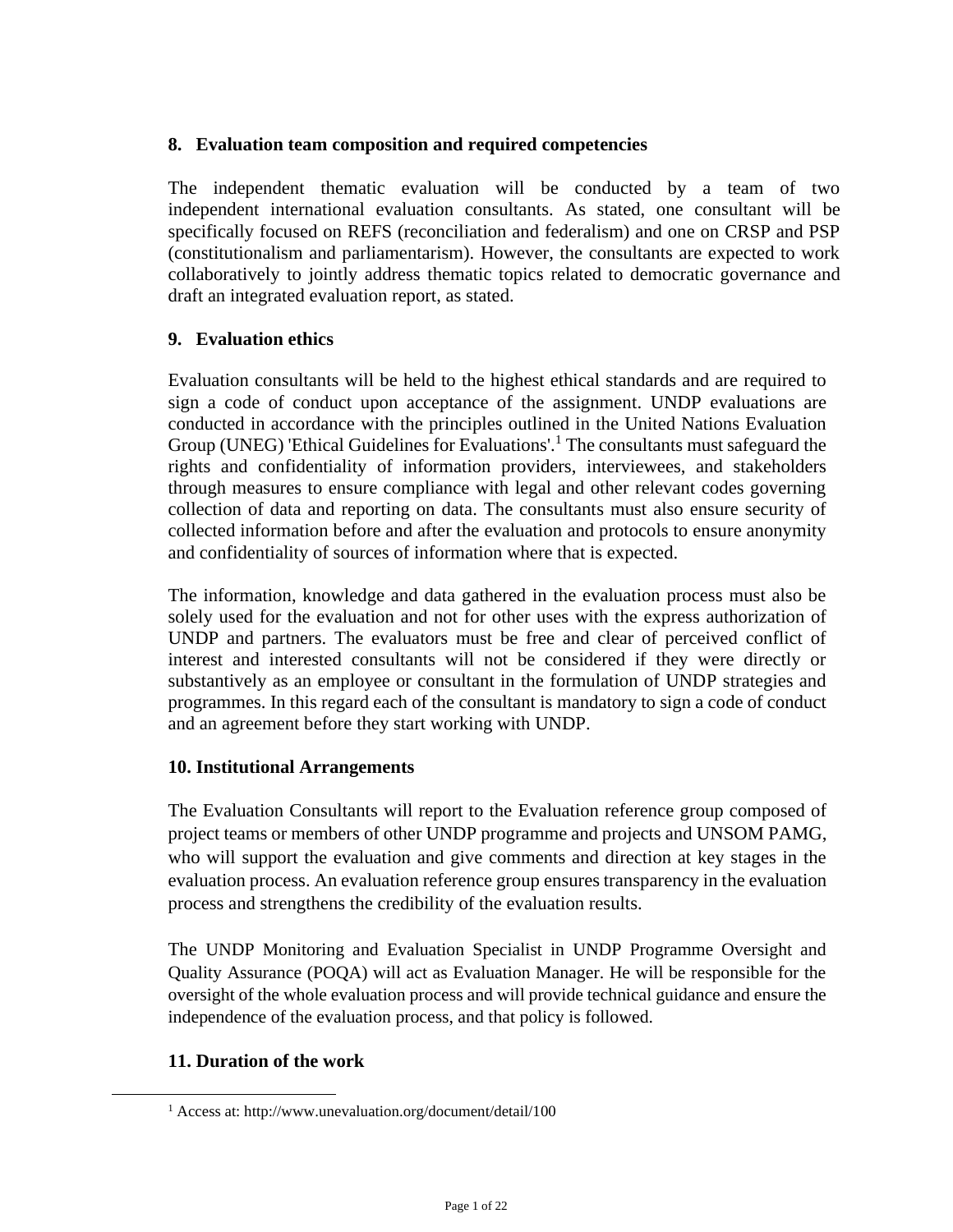The evaluation is expected to start in September 2021 for an estimated duration of 35 working days. During this period the consultants will carry out desk reviews, field work including focus group discussions, interviews, consultations, and report writing.

### **12. Duty Station**

The consultancy will be home-based. Consultants shall set-up a schedule to engage with the project team through video conferencing or other remote communication tools. If travelling is requested, UNDP will bear the costs, following UNDP Rules and Procedures.

#### **13. Qualifications of the Successful Individual Contractors**

#### **Evaluation Consultant – constitutionalism and parliamentarism (one position)**

#### **Academic Qualifications**:

Master's degree in governance, political science, international relations, international development, social sciences, or other related field combined with capacity building work and institutional needs assessment.

#### **Experience:**

- At least 10 years of professional experience in areas of Results-Based Programme Evaluation and Quality Assurance. A strong record in designing and leading assessments/evaluations.
- Proven experience in conducting evaluations at programme and/or outcome levels preferably in the field of constitutionalism and parliamentarism or related fields with international organizations or UNDP.
- Technical expertise, including working experience in developing countries, in the field of governance, with the special focus on legal drafting, constitutionalism, parliamentary oversight and similar fields
- Extensive conceptual and methodological skills and experience in applying qualitative and quantitative research/ evaluation methods.
- Experience in gender analysis and mainstreaming in evaluation or research activities
- Excellent analytical and drafting skills; and IT literate, especially in Microsoft Package
- Experience of programme formulation, monitoring and evaluation.
- Fluent (written and verbal) in English. Working knowledge in Somali is an added advantage, but not a requirement.

#### **Evaluation Consultant – federalism and reconciliation (one position)**

#### **Academic Qualifications**:

Master's degree in governance, political science, international relations, international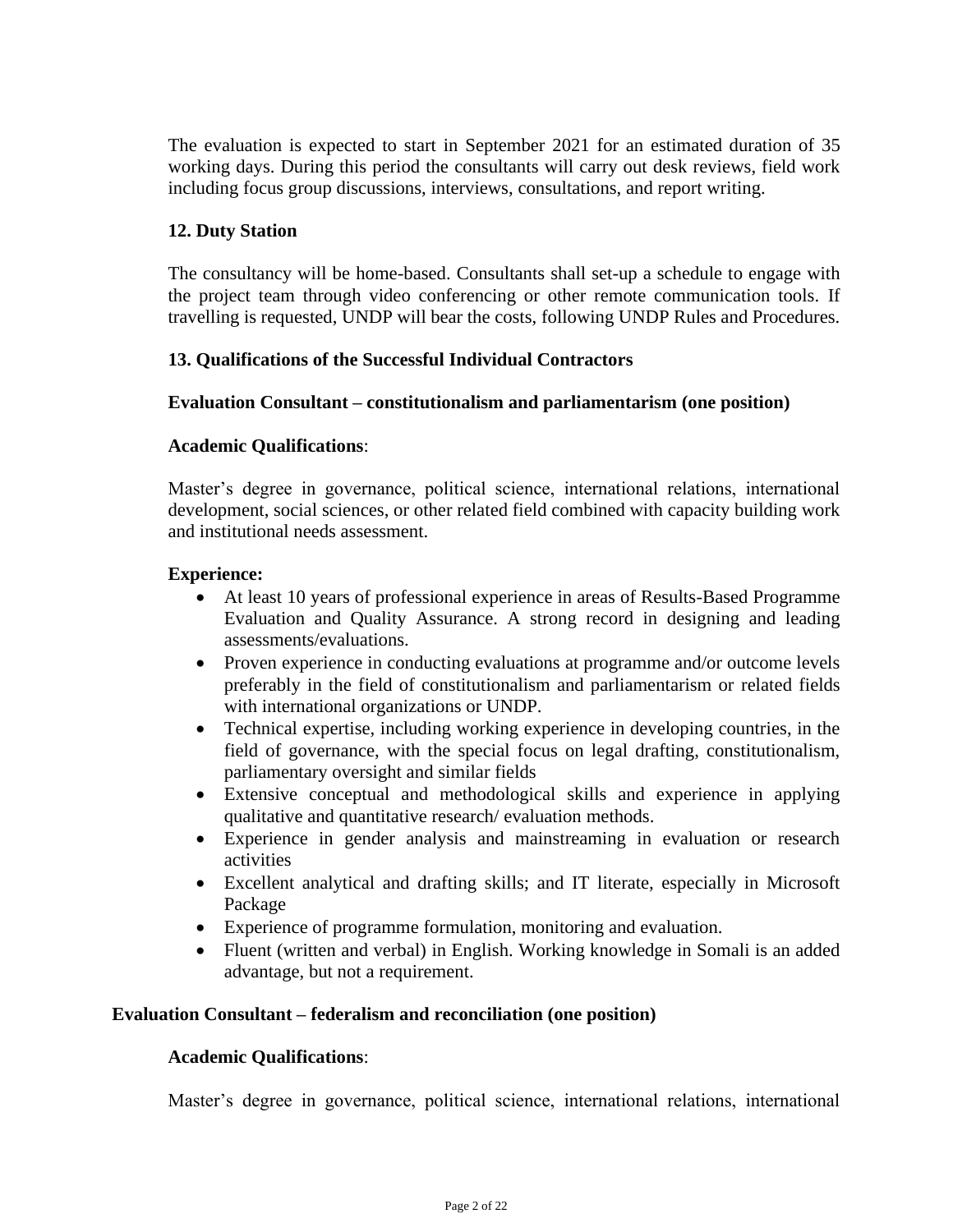development, social sciences, or other related field combined with capacity building work and institutional needs assessment.

### **Experience:**

- At least 10 years of professional experience in areas of Results-Based Programme Evaluation and Quality Assurance. A strong record in designing and leading assessments/evaluations.
- Proven experience in conducting evaluations at programme and/or outcome levels preferably in the field of reconciliation and federalism or related fields with international organizations or UNDP.
- Technical expertise, including working experience in developing countries, in the field of governance, with the special focus on community reconciliation, federalist governance structure and similar fields
- Extensive conceptual and methodological skills and experience in applying qualitative and quantitative research/ evaluation methods.
- Experience in gender analysis and mainstreaming in evaluation or research activities
- Excellent analytical and drafting skills; and IT literate, especially in Microsoft Package
- Experience of programme formulation, monitoring and evaluation.
- Fluent in English. Working knowledge in Somalia is an added advantage, and Excellent written and verbal communication skills in English.

#### **Corporate Competencies:**

- Demonstrates integrity by modelling the UNs values and ethical standards.
- Demonstrates professional competence and is conscientious and efficient in meeting commitments, observing deadlines, and achieving results.
- Promotes the vision, mission, and strategic goals of the UN/UNDP
- Displays cultural, gender, religion, race, nationality and age sensitivity and adaptability with a demonstrated ability to work in a multidisciplinary team

#### **Functional Competencies:**

- Ability to work under pressure in a stressful environment and adapt to a rapidly changing and challenging work environment.
- Familiarity with the UN System and mandates,
- Ability to work with minimal supervision, taking own initiative and control to implement tasks
- Knowledge of issues concerning institutional/capacity assessment and organization development,
- Thorough knowledge of results-based management and strategic planning processes.
- Excellent communication skills (written and spoken English); good presentation skills (good public speaker); Excellent interpersonal skills and the ability to communicate with policy makers and counterparts.
- Ability to deal with multi-stakeholder groups.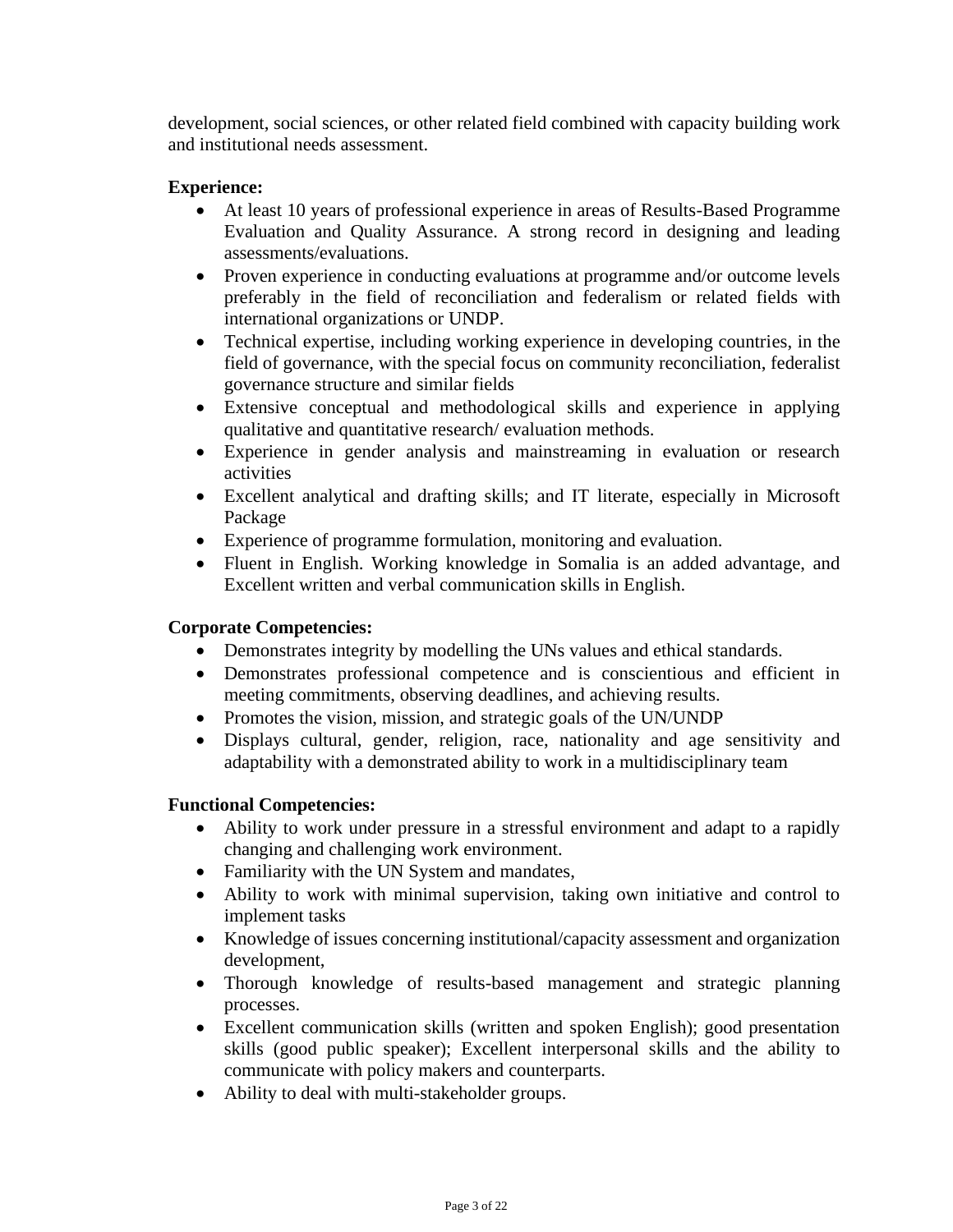• Strong interpersonal and managerial skills, ability to work with people from different backgrounds and evidence of delivering good quality assessment and research products in a timely manner

Standard templates that need to be followed are provided in the Annexes section. It is expected that the evaluators will follow the UNDP evaluation guidelines and ensure that all the required quality assessment criteria outlined in section 6 are addressed in the evaluation report.

In line with the UNDP's financial regulations, when determined by the Country Office and/or the consultant that a deliverable or service cannot be satisfactorily completed due to the impact of COVID-19 and limitations to the evaluation, that deliverable or service will not be paid.

Due to the current COVID-19 situation and its implications, a partial payment may be considered if the consultant invested time towards the deliverable but was unable to complete it, due to circumstances beyond his/her control.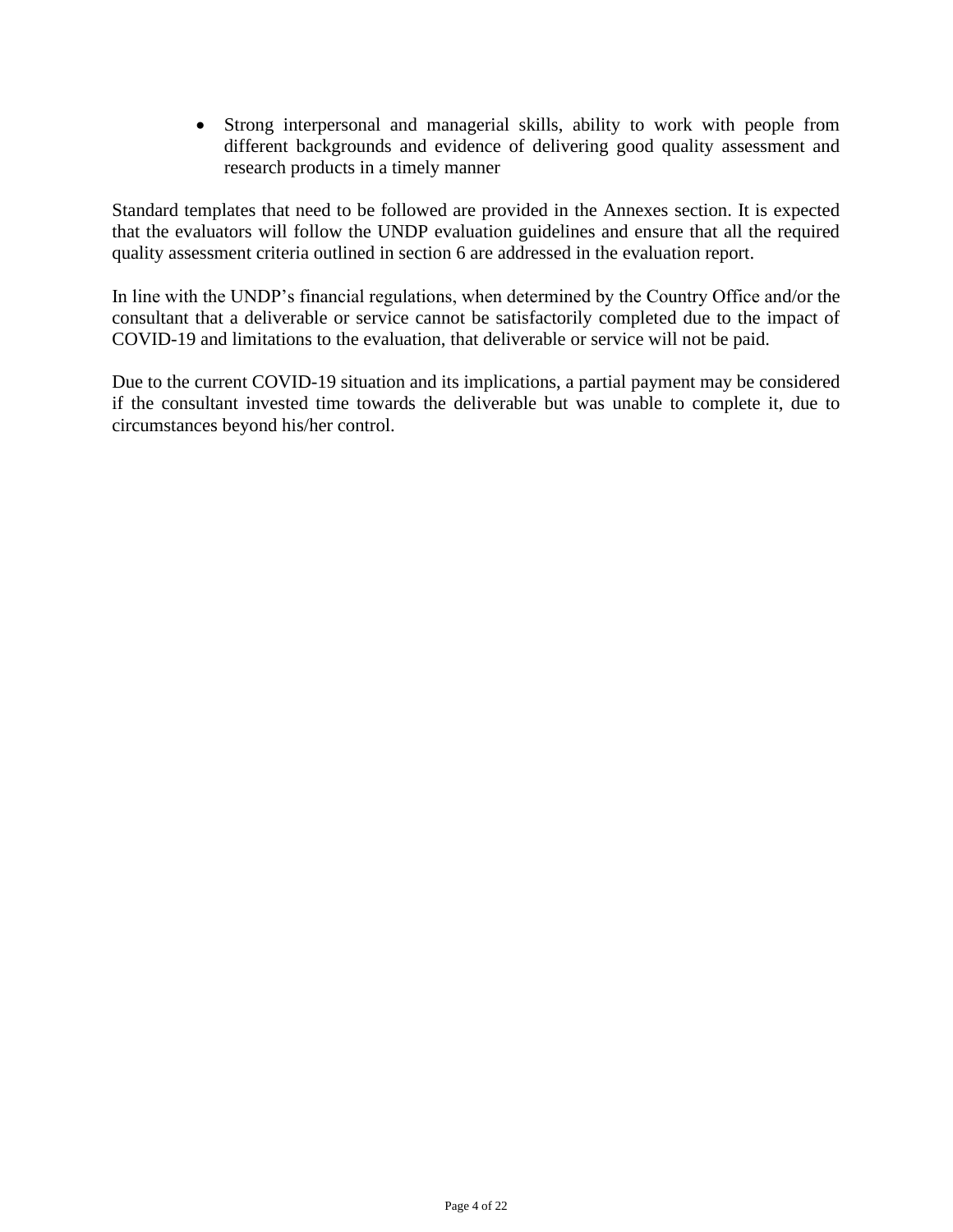## **TOR Annexes**

These provide links to supporting background documents and more detailed guidelines on evaluation in UNDP:

- ❖Intervention results framework and theory of change.
- ❖Key stakeholders and partners.
- ❖Documents to be reviewed and consulted.
- ❖Evaluation matrix template.
- ❖Outline of the evaluation report format.
- ❖Code of conduct forms.

All relevant documentation and literature will be given to the consultants in soft copy once the evaluation begins, including the following:

#### **Project Documents**

❖Initial Project Document and revisions of project documents

❖AWPs for year 2018, 2019, 2020 and 2021

❖Annual Progress reports for year 2018, 2019 and 2020

❖MPTF HQ progress reports for year 2018, 2019 and 2020

- ❖Project monitoring reports including TPM reports, spot checks and
- ❖Audit Reports

❖Project board and donors meeting minutes

❖MPTF HQ newsletters for year 2018, 2019, 2020 and 2021

❖UNCT annual reports

❖UNDP Evaluation Guidelines 2019.

#### **List of stakeholders and relevant institutions**

#### *Constitution Review Support Project (CRSP)*

❖Ministry of Constitutional Affairs- MOCA federal and MOCA Federal Member States ❖Independent Constitutional Review and Implementation Commission (ICRIC) ❖UNDP ❖UNSOM/PAMG ❖DONORS

## *Parliamentary Support Project (PSP)*

❖UNDP ❖UNSOM/PAMG ❖Federal Parliament – Upper House, House of People ❖Somaliland Parliament – House of Elders, House of Representatives ❖Federal Member State Parliaments ❖Parliamentary Constitutional Review Oversight Committee **❖DONORS**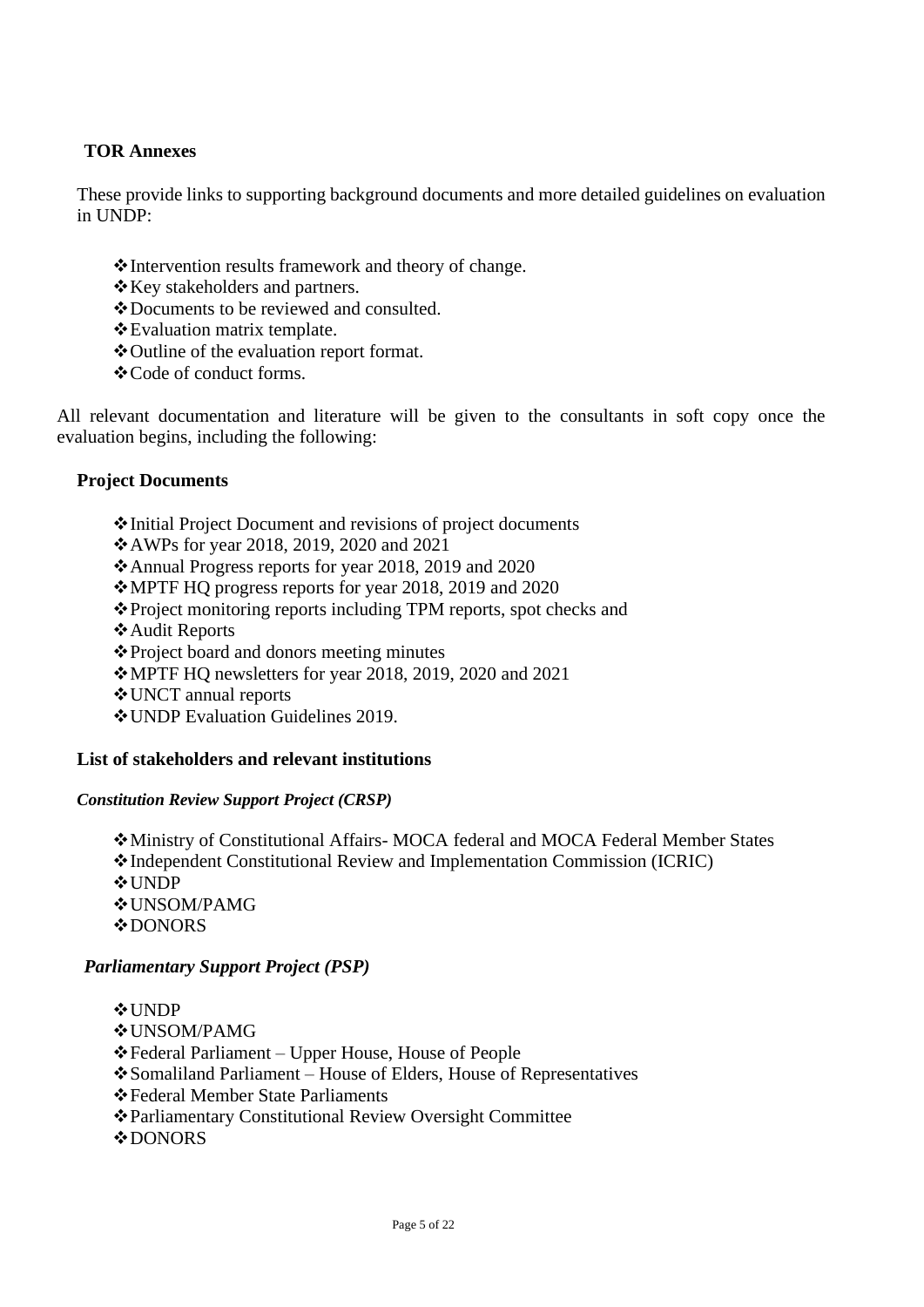## *Reconciliation and Federalism Support Project (REFS) for Somalia*

- ❖United Nations Development Program (UNDP).
- ❖United Nations Assistance Mission Somalia (UNSOM) / Pollical Affairs and Mediation Group (PAMG)
- ❖ Ministry of Interior, Federal Affairs and Reconciliation of the Federal Government of Somalia (MoIFAR-FGS)
- ❖Office of the Prime Minster of the Federal Government of Somalia (OPM-FGS)
- ❖Independent commission for Boundaries and Federalism (ICBF)Minister of Interior, Federal Affairs and Reconciliation "
- ❖Office of the President South West State of Somalia (OOP- SWS)
- ❖Ministry of Constitution and Federal Affairs Jubaland State of Somalia (MoCFA-JSS)
- ❖Office of the President Hirshabelle State of Somalia (OOP-HSS)
- ❖Ministry of Interior Federalism and Democratization Puntland State of Somalia (MoIFAD-PLSS)
- ❖Ministry of Interior, Federal Affairs and Reconciliation Galmudug State of Somalia (MoIFAR-GSS)
- ❖Peace Building Fund
- ❖ Simad University
- ❖Galkayo University
- ❖African Network for Prevention and Protection Against Child Abuse and Neglect Somalia Chapter (ANPPCAN-SOM)
- ❖Mogadishu University
- ❖Creative Alternative Now (CAN)
- ❖Somali Youth Vison (SYV)

#### **Documents produced by donors and counterparts**

#### **Federal Government of Somalia:**

- ❖ The National Reconciliation Framework (NRF) and National Reconciliation Process (NRP)
- ❖ Somali National Development Plan (2017 2019)
- ❖ Any other relevant documents

## **UN System:**

- ❖ UNDP Country Programme Document 2018-2020
- ❖ United Nations Strategic Framework (UNSF) 2017-2020